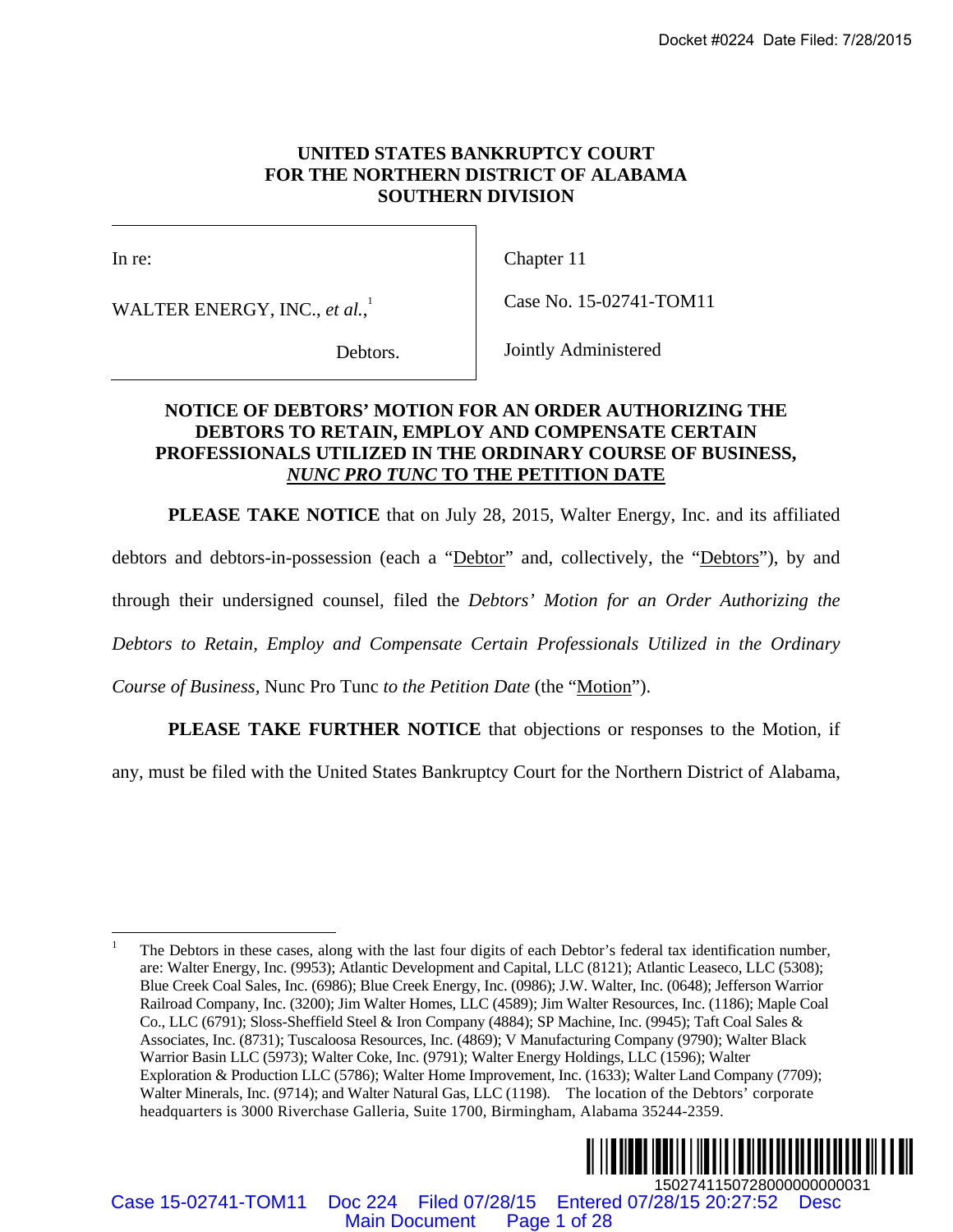Southern Division, and served so as to be received by the undersigned counsel on or before **August 13, 2015** (the "Objection Deadline").<sup>2</sup>

**PLEASE TAKE FURTHER NOTICE** that a hearing on the Motion will be held on **August 18, 2015 at 10:00 a.m. (prevailing Central Time)** before the Honorable Tamara O. Mitchell, at the United States Bankruptcy Court for the Northern District of Alabama, Southern Division, Courtroom #3, Robert S. Vance Federal Building, 1800 Fifth Avenue North, Birmingham, Alabama 35203-2111 (the "Bankruptcy Court").

**PLEASE TAKE FURTHER NOTICE THAT IF NO OBJECTIONS OR RESPONSES ARE RECEIVED IN ACCORDANCE WITH THE TERMS OF THIS NOTICE, THE BANKRUPTCY COURT MAY GRANT THE RELIEF REQUESTED IN THE MOTION WITHOUT FURTHER NOTICE OR HEARING.**

[*Remainder of Page Intentionally Left Blank*]

 $\frac{1}{2}$  All deadlines and hearing dates set forth in this notice are based upon the Court's *Order Pursuant to 11 U.S.C. §§ 102 and 105(a) and Bankruptcy Rules 2002(m) and 9007 Implementing Certain Notice and Case Management Procedures* [Docket No. 56].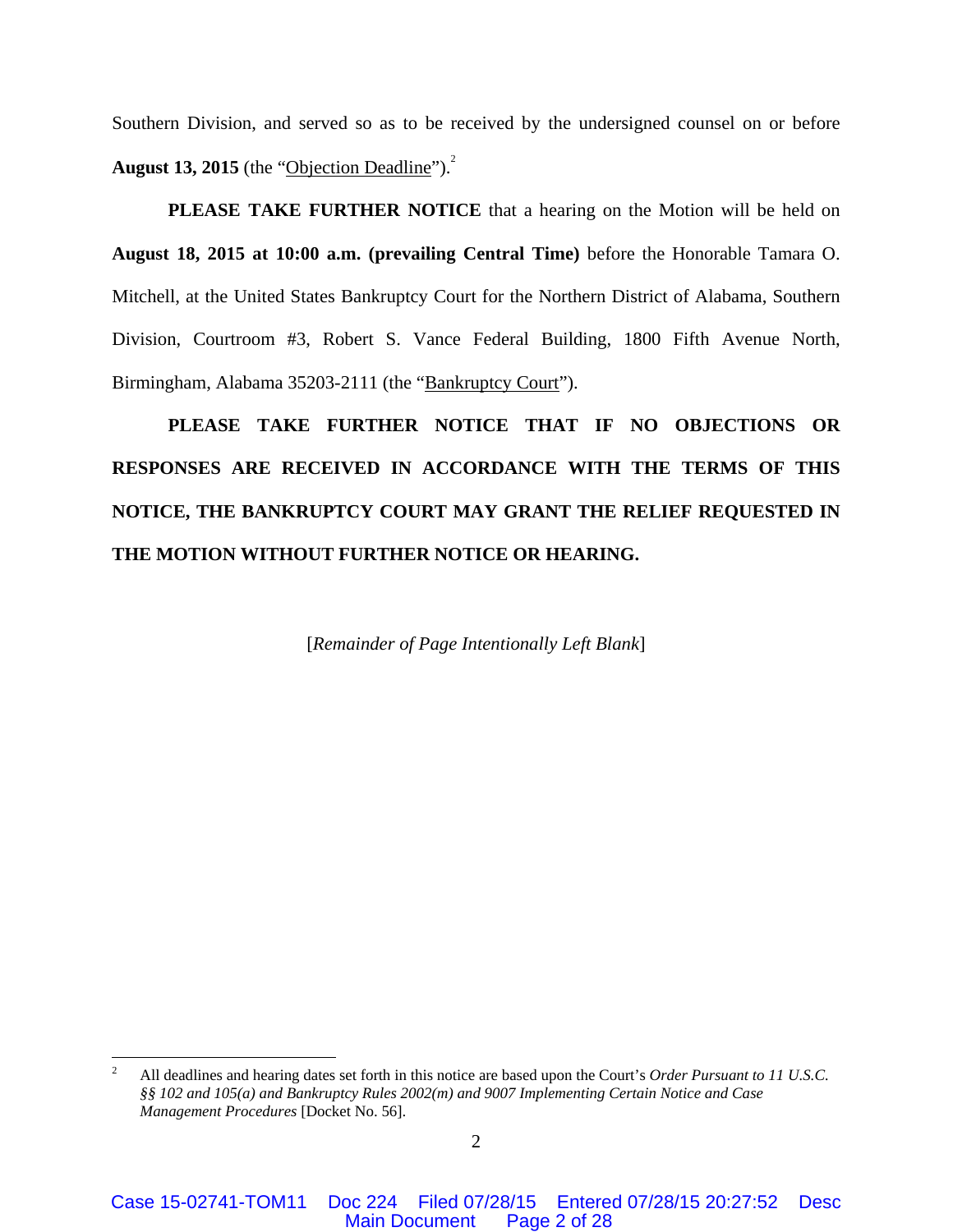Dated: July 28, 2015 Birmingham, Alabama

### BRADLEY ARANT BOULT CUMMINGS LLP

By: /s/ Patrick Darby

Patrick Darby Jay Bender Cathleen Moore James Bailey One Federal Place 1819 Fifth Avenue North Birmingham, Alabama 35203 Telephone: (205) 521-8000 Email: pdarby@babc.com, jbender@babc.com, ccmoore@babc.com, jbailey@babc.com

- and -

PAUL, WEISS, RIFKIND, WHARTON & GARRISON LLP Stephen J. Shimshak (*pro hac vice*) Kelley A. Cornish (*pro hac vice*) Claudia R. Tobler (*pro hac vice*) Ann K. Young (*pro hac vice*) Michael S. Rudnick (*pro hac vice*) 1285 Avenue of the Americas New York, New York 10019 Telephone: (212) 373-3000 Email: sshimshak@paulweiss.com, kcornish@paulweiss.com, ctobler@paulweiss.com, ayoung@paulweiss.com, mrudnick@paulweiss.com

*Proposed Counsel to the Debtors and Debtors-in-Possession*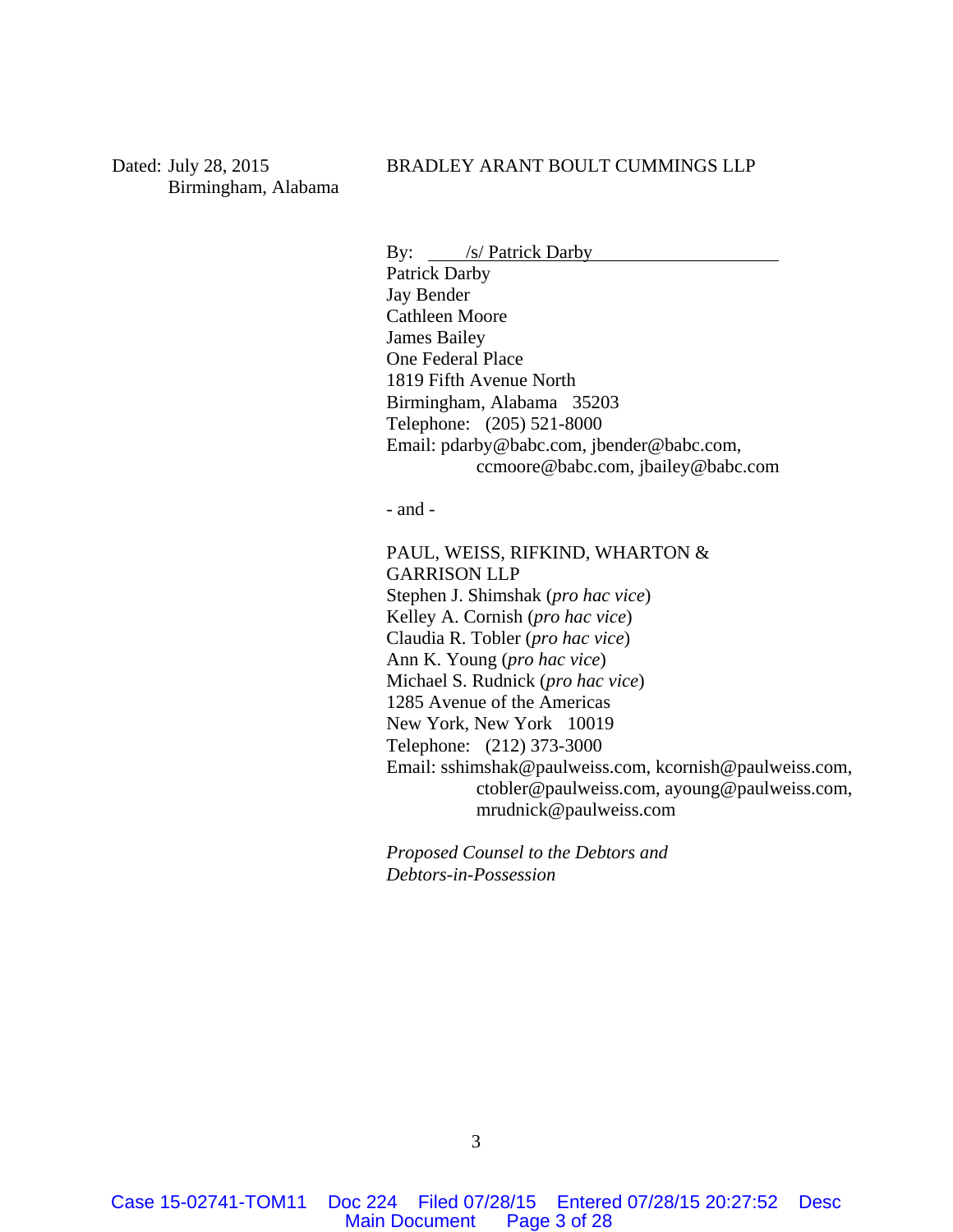## **UNITED STATES BANKRUPTCY COURT FOR THE NORTHERN DISTRICT OF ALABAMA SOUTHERN DIVISION**

 $\overline{\phantom{a}}$ 

In re:

WALTER ENERGY, INC. *et al.*, 1

Chapter 11

Case No. 15-02741-TOM11

Debtors.

Jointly Administered

# **DEBTORS' MOTION FOR AN ORDER AUTHORIZING THE DEBTORS TO RETAIN, EMPLOY AND COMPENSATE CERTAIN PROFESSIONALS UTILIZED IN THE ORDINARY COURSE OF BUSINESS,**  *NUNC PRO TUNC* **TO THE PETITION DATE**

Walter Energy, Inc. and its affiliated debtors and debtors-in-possession (each a "Debtor" and, collectively, the "Debtors") hereby move this Court for entry of an order substantially in the form attached hereto as  $Exhibit A$  (the "Proposed Order"), pursuant to sections 105(a), 327, 330, and 331 of title 11 of the United States Code (the "Bankruptcy Code"), authorizing, but not directing, the Debtors to retain, employ and compensate certain professionals utilized in the ordinary course of business and respectfully state as follows:<sup>2</sup>

 $\frac{1}{1}$  The Debtors in these cases, along with the last four digits of each Debtor's federal tax identification number, are: Walter Energy, Inc. (9953); Atlantic Development and Capital, LLC (8121); Atlantic Leaseco, LLC (5308); Blue Creek Coal Sales, Inc. (6986); Blue Creek Energy, Inc. (0986); J.W. Walter, Inc. (0648); Jefferson Warrior Railroad Company, Inc. (3200); Jim Walter Homes, LLC (4589); Jim Walter Resources, Inc. (1186); Maple Coal Co., LLC (6791); Sloss-Sheffield Steel & Iron Company (4884); SP Machine, Inc. (9945); Taft Coal Sales & Associates, Inc. (8731); Tuscaloosa Resources, Inc. (4869); V Manufacturing Company (9790); Walter Black Warrior Basin LLC (5973); Walter Coke, Inc. (9791); Walter Energy Holdings, LLC (1596); Walter Exploration & Production LLC (5786); Walter Home Improvement, Inc. (1633); Walter Land Company (7709); Walter Minerals, Inc. (9714); and Walter Natural Gas, LLC (1198). The location of the Debtors' corporate headquarters is 3000 Riverchase Galleria, Suite 1700, Birmingham, Alabama 35244-2359.

<sup>2</sup> Capitalized terms used but not defined herein shall have the meanings ascribed to them in the First Day Declaration.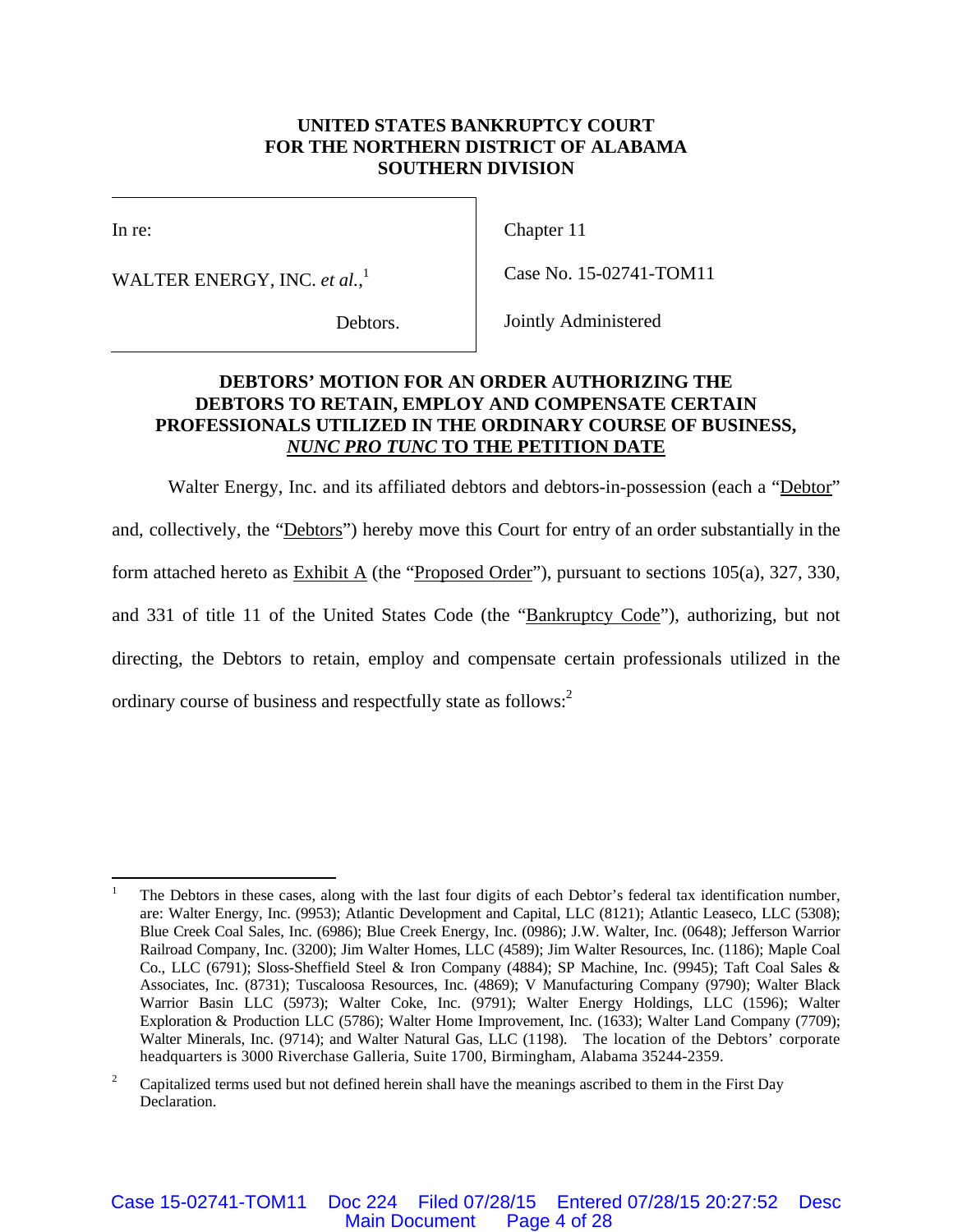#### **JURISDICTION**

1. This Court has jurisdiction to consider this matter pursuant to 28 U.S.C. §§ 157 and 1334. Venue is proper in this district pursuant to 28 U.S.C. §§ 1408 and 1409. This matter is a core proceeding pursuant to 28 U.S.C. § 157(b)(2).

2. The statutory and legal predicates for the relief requested herein are sections 105(a), 327, 330, and 331 of the Bankruptcy Code.

#### **BACKGROUND**

3. On July 15, 2015 (the "Petition Date"), each of the Debtors filed voluntary petitions for relief under chapter 11 of the Bankruptcy Code, thereby commencing the instant cases (the "Chapter 11 Cases"). The Debtors continue to manage and operate their businesses as debtors-in-possession under sections 1107 and 1108 of the Bankruptcy Code.

4. No trustee, examiner, or official committee has been appointed in the Chapter 11 Cases.

5. Information regarding the Debtors' businesses, their capital and debt structure, and the events leading to the filing of the Chapter 11 Cases is contained in the Declaration of William G. Harvey in Support of Chapter 11 Petitions and First Day Relief [Docket No. 3].<sup>3</sup>

#### **THE ORDINARY COURSE PROFESSIONALS**

### **A. Overview of Ordinary Course Professionals**

 $\overline{a}$ 

6. The Debtors customarily retain the services of various attorneys, consultants, and other professionals in the ordinary course of their business operations (each, an "Ordinary Course Professional" or collectively, the "Ordinary Course Professionals"). A list of the Ordinary Course Professionals (as may be amended from time to time, the "OCP List") is

<sup>3</sup> Capitalized terms used but not defined herein shall have the meanings ascribed to them in the First Day Declaration.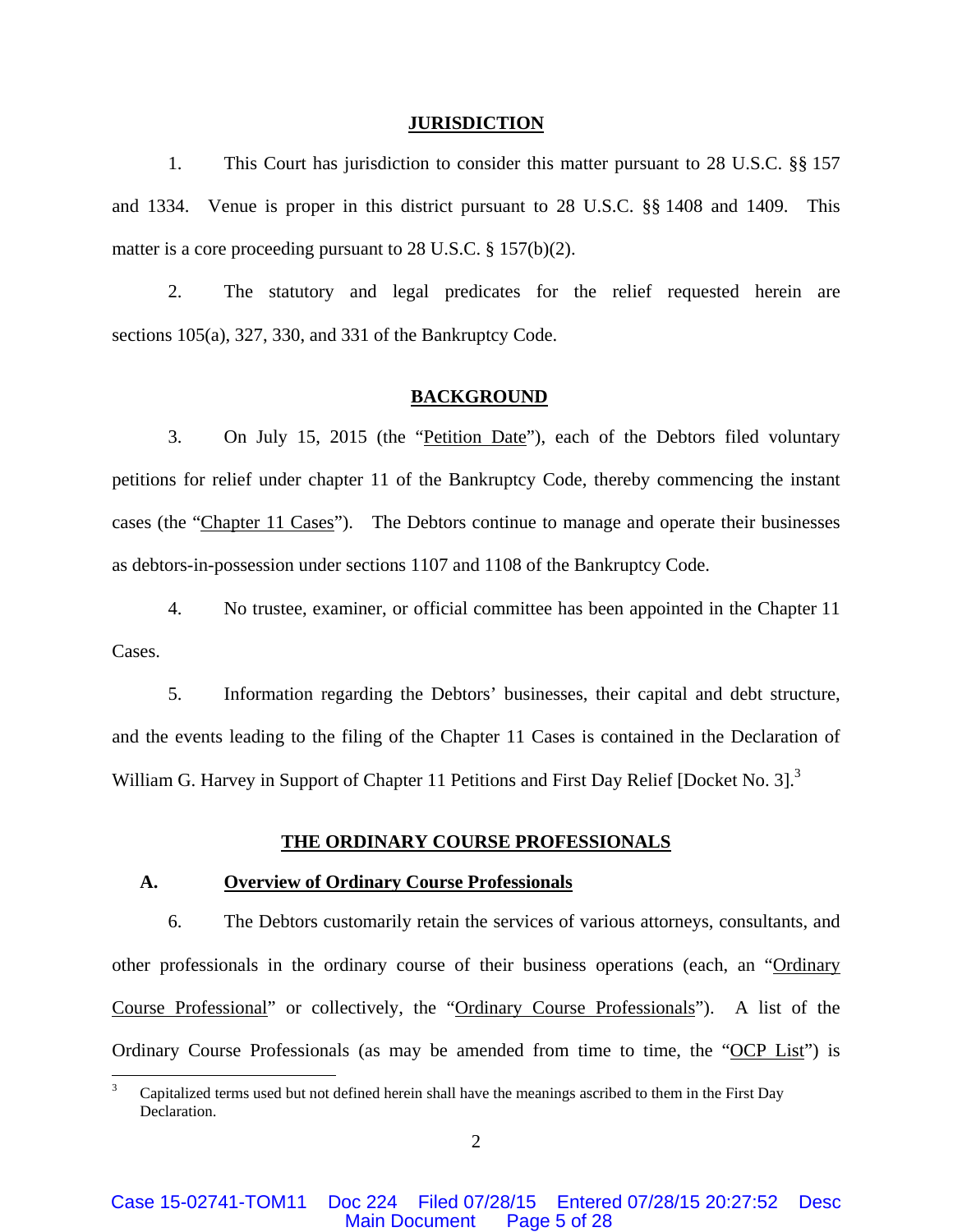attached to the Proposed Order as  $Exhibit 1<sup>4</sup>$ . The Ordinary Course Professionals provide services to the Debtors in a variety of discrete matters unrelated to these Chapter 11 Cases, including, but not limited to, legal, labor, employment, general corporate, environmental, audit, tax, litigation and compliance advisory services, each of which are critical to the successful operations of the Debtors' business during the Chapter 11 Cases. Thus, the Debtors believe that the work of the Ordinary Course Professionals relates directly to the preservation of value of the Debtors' estates and that the value of such services substantially outweighs the amount of fees and expenses incurred by the Ordinary Course Professionals.

7. The Debtors seek authorization (a) to retain the Ordinary Course Professionals under Bankruptcy Code sections 105(a) and 327 without the necessity of a separate, formal retention application approved by the Court for each Ordinary Course Professional; and (b) to pay the Ordinary Course Professionals under sections 330 and 331 of the Bankruptcy Code for postpetition services rendered and expenses incurred, subject to the limits set forth below, without the necessity of additional Court approval.

8. Although the Debtors believe that certain of the Ordinary Course Professionals are not "professional persons" as contemplated by section 327 of the Bankruptcy Code, and thus, that no retention or payment authorization is necessary, the Debtors seek an order authorizing the retention and payment of Ordinary Course Professionals out of an abundance of caution.<sup>5</sup>

9. Given the number and diversity of the Ordinary Course Professionals and the importance of their services to the Debtors' daily operations, the administration of the Debtors'

<sup>4</sup> The Debtors reserve the right to amend or supplement the OCP List at any time in accordance with the procedures proposed herein.

<sup>5</sup> The Debtors will file or have filed individual retention applications for professionals that the Debtors have engaged in connection with the conduct of the Chapter 11 Cases or in connection with special matters not appropriate for ordinary course treatment (the "Chapter 11 Professionals").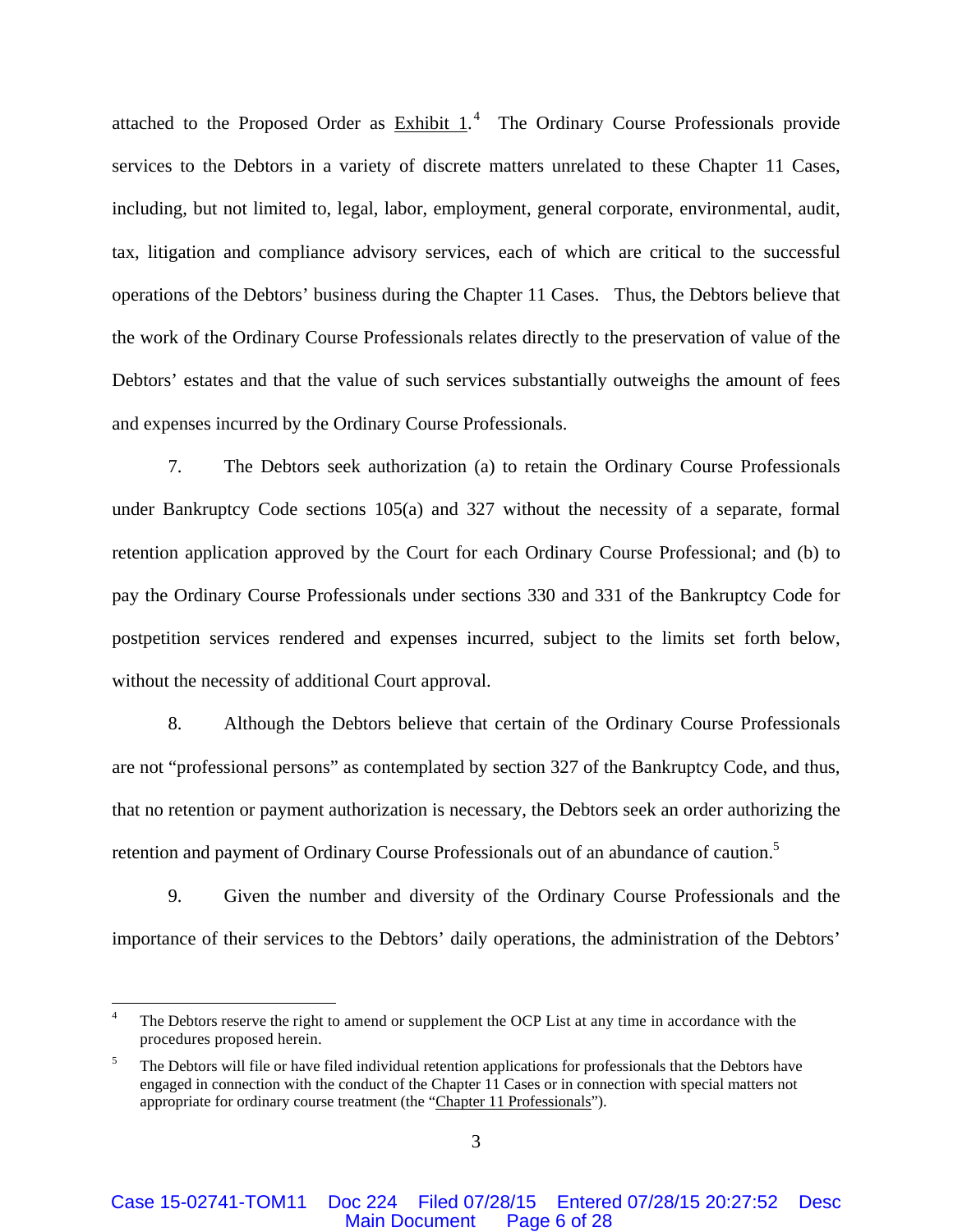estates would be burdened if the Debtors had to (a) submit to the Court an application, affidavit and proposed retention order for each Ordinary Course Professional; (b) wait until such order is approved before such Ordinary Course Professional continues to render services; and (c) withhold payment of normal fees and expenses of the Ordinary Course Professionals until they comply with the compensation and reimbursement procedures applicable to the Chapter 11 Professionals. Moreover, requiring the Ordinary Course Professionals to file retention pleadings and participate in the payment approval process along with the Chapter 11 Professionals would unnecessarily burden the Court and the Bankruptcy Administrator, while adding significantly to the administrative costs of these Chapter 11 Cases without any corresponding benefit to the Debtors' estates.

10. The Debtors request that they be permitted to employ and retain the Ordinary Course Professionals, effective as of the Petition Date, on terms substantially similar to those in effect prior to the Petition Date, but subject to the limitations described below. The Debtors represent that: (a) the Ordinary Course Professionals are necessary to enable the Debtors to conduct their ordinary business affairs without disruption; (b) the expenses of the Ordinary Course Professionals will be kept to a minimum; and (c) the Ordinary Course Professionals will not perform substantial services relating to bankruptcy matters without permission of this Court.

11. Although some of the Ordinary Course Professionals may have unsecured claims against the Debtors in respect of prepetition services rendered, the Debtors do not believe that any of the Ordinary Course Professionals have interests materially adverse to the Debtors, their creditors, or other parties in interest. By this Motion, the Debtors are not requesting authority to pay prepetition amounts owed to Ordinary Course Professionals.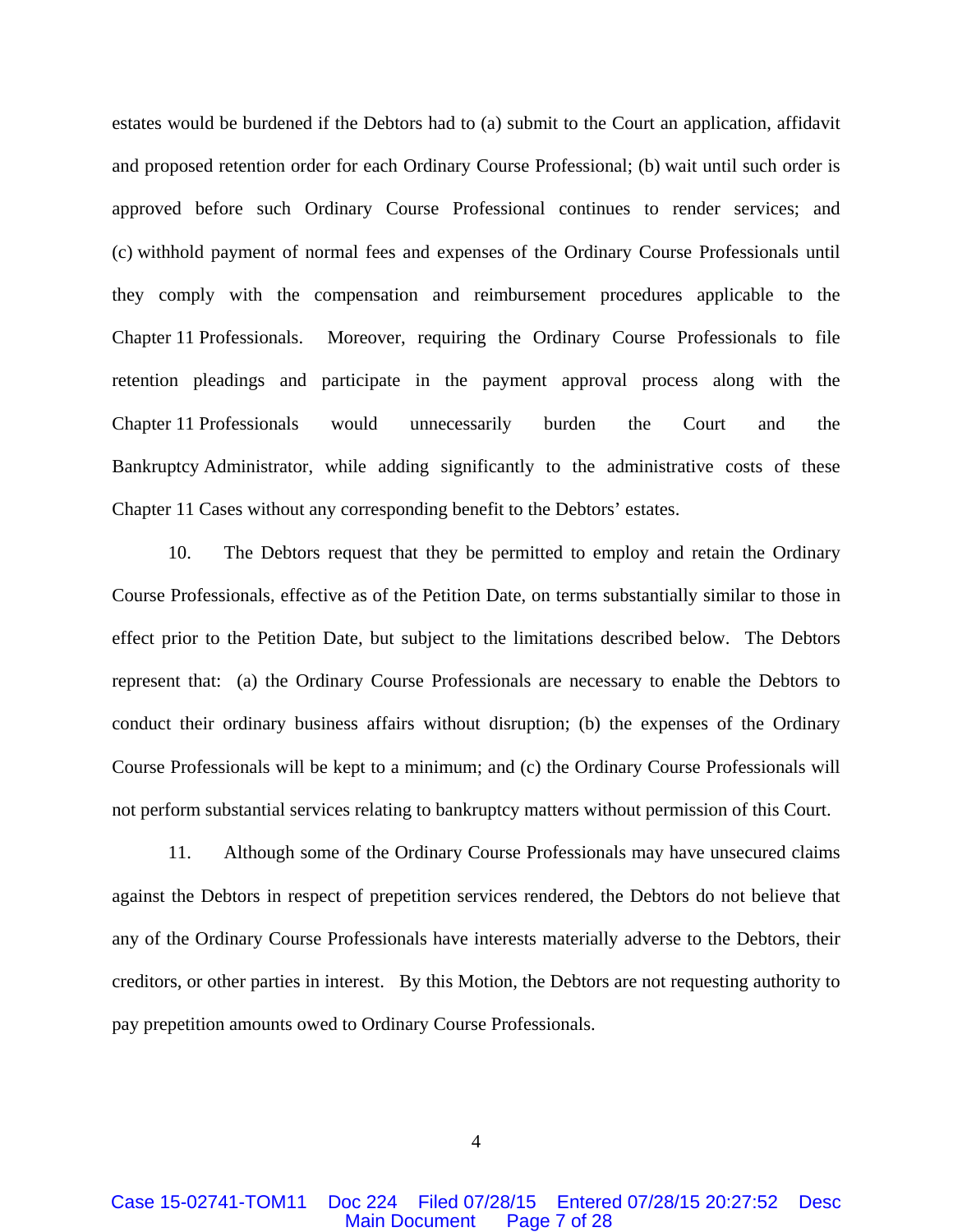## **B. Retention and Compensation Procedures**

12. The Debtors propose the following procedures for the retention and compensation

of the Ordinary Course Professionals (the "OCP Procedures"):6

- (a) The Debtors shall be authorized to pay, without formal application to this Court by any Ordinary Course Professional, 100% of the fees and expenses incurred by each of the Ordinary Course Professionals retained by the Debtors after submission to the Debtors of an OCP Declaration (as defined herein), and upon the submission to the Debtors of an appropriate invoice setting forth in reasonable detail the nature of the services rendered after the Petition Date, *provided, however*, that the Debtors shall not pay any individual Ordinary Course Professional in excess of \$50,000 per month (the "Monthly Cap"), for postpetition compensation and reimbursement of postpetition expenses.
- (b) Any payments made in excess of the Monthly Cap shall be subject to prior approval of this Court in accordance with sections 330 and 331 of the Bankruptcy Code, the Federal Rules of Bankruptcy Procedures (the "Bankruptcy Rules"), the Local Rules of the United States Bankruptcy Court for the Northern District of Alabama (the "Local Rules"), and any applicable orders of the Court.
- (c) Within 30 days of the close of every other month (each a "Bi-Monthly Period"), the Debtors shall file with this Court and serve on (i) the Bankruptcy Administrator, (ii) counsel to the Steering Committee and (iii) counsel to any official committee appointed in the Chapter 11 Cases, a statement identifying the aggregate amounts paid to each Ordinary Course Professional in the reported Bi-Monthly Period. Such statement shall include the following information for each Ordinary Course Professional: (i) the name of the Ordinary Course Professional; (ii) the aggregate amounts paid as compensation for services rendered and reimbursement of expenses incurred by such Ordinary Course Professional during the reported Bi-Monthly Period; and (iii) a general description of the services rendered by each Ordinary Course Professional.
- (d) Each Ordinary Course Professional that is a law firm or sole practitioner attorney shall complete and file (or request Debtors' counsel to file) an attorney declaration (the "Attorney Declaration") in substantially the form attached to the Proposed Order as Exhibit 2, and each other Ordinary Course Professional shall complete and file (or request Debtors' counsel to file) a professional declaration (the "Professional Declaration," and together with the Attorney Declaration, an "OCP Declaration") in

<sup>6</sup> The OCP Procedures will not apply to attorneys or other professionals retained or to be retained by the Debtors pursuant to separate orders of this Court.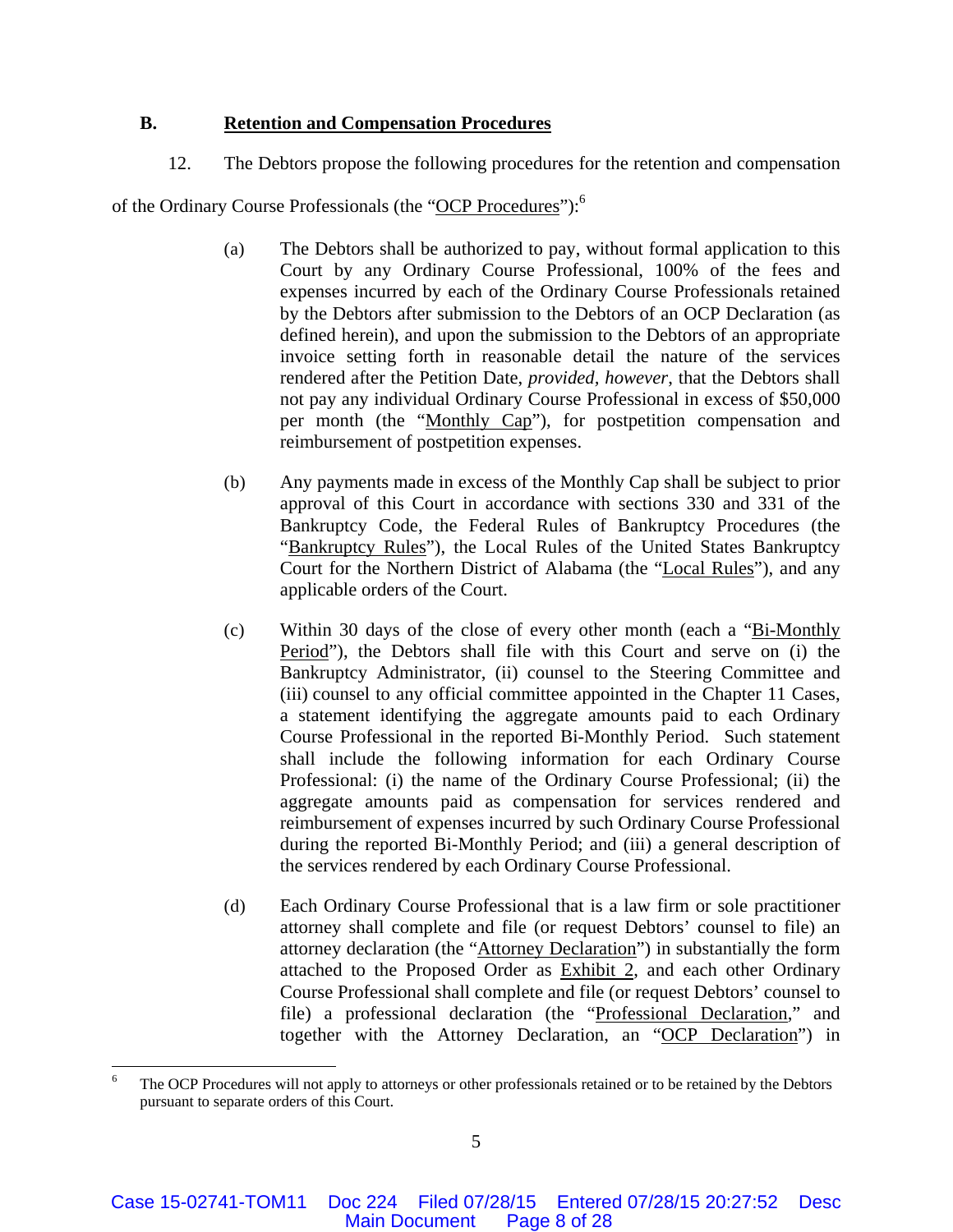substantially the form attached to the Proposed Order as Exhibit 3. Any such OCP Declaration shall be filed at least 14 calendar days prior to submitting an initial invoice for postpetition work to the Debtors and shall be served on: (i) Walter Energy, Inc. (Attn: Earl H. Doppelt, 3000 Riverchase Galleria, Suite 1700, Birmingham, AL 35244, earl.doppelt@walterenergy.com); (ii) counsel for the Debtors, Paul, Weiss, Rifkind, Wharton & Garrison LLP, 1285 Avenue of the Americas, New York, NY 10019-6064 (Attn: Ann Young, ayoung@paulweiss.com, and Michael Rudnick, mrudnick@paulweiss.com) and Bradley Arant Boult Cummings LLP (Attn: Cathleen Moore, ccmoore@babc.com and James Bailey, jbailey@babc.com), 1819 Fifth Avenue North, Birmingham, AL 35203; (iii) the Bankruptcy Administrator, 1800  $5<sup>th</sup>$  Avenue North, Suite 132, Birmingham, AL 35203, (Attn: Tom Corbett, thomas\_corbett@alnba.uscourts.gov); (iv) counsel to the administrative agent for the Debtors' prepetition secured credit facility, White & Case LLP, 1155 Avenue of the Americas, New York, NY 10036 (Attn: Scott Greissman, sgreissman@whitecase.com); (v) counsel to the indenture trustee under the first lien indenture, Ropes & Gray LLP, 1211 Avenue of the Americas, New York, NY 10036-8704 (Attn: Mark R. Somerstein, mark.somerstein@ropesgrey.com); (vi) counsel to the Steering Committee, Akin Gump Strauss Hauer & Feld LLP, One Bryant Park, New York, NY 10036 (Attn: Ira Dizengoff, idizengoff@akingump.com and Kristine Manoukian, kmanoukian@akingump.com), 1333 New Hampshire Ave., N.W., Washington, DC 20036 (Attn: James Savin, jsavin@akingump.com) and Burr & Forman, LLP, 420 North  $20<sup>th</sup>$  Street, Suite 3400, Birmingham, AL 35203 (Attn: Michael L. Hall, mhall@burr.com and D. Christopher Carson (ccarson@burr.com); (vii) counsel to any official committee(s) appointed in these Chapter 11 Cases; and (viii) any other party that specifically requests to be served with the OCP Declarations filed with the Court (each a "Notice Party" and collectively, the "Notice Parties").

- (e) The Notice Parties shall have 10 calendar days after service of each Ordinary Course Professional's OCP Declaration (the "Objection Deadline") to object to the retention of such Ordinary Course Professional. The objecting party shall file such objection with this Court and serve any such objections upon the Notice Parties and the respective Ordinary Course Professional on or before the Objection Deadline. If any such objection cannot be resolved within 10 calendar days of its receipt, the matter shall be scheduled for hearing before this Court at the next regularly scheduled omnibus hearing date or other date agreeable to the parties thereto. If no objection is received from any of the Notice Parties by the Objection Deadline with respect to any particular Ordinary Course Professional, the Debtors shall be authorized on a final basis to retain and pay such Ordinary Course Professional.
- (f) The Debtors reserve the right to supplement the list of Ordinary Course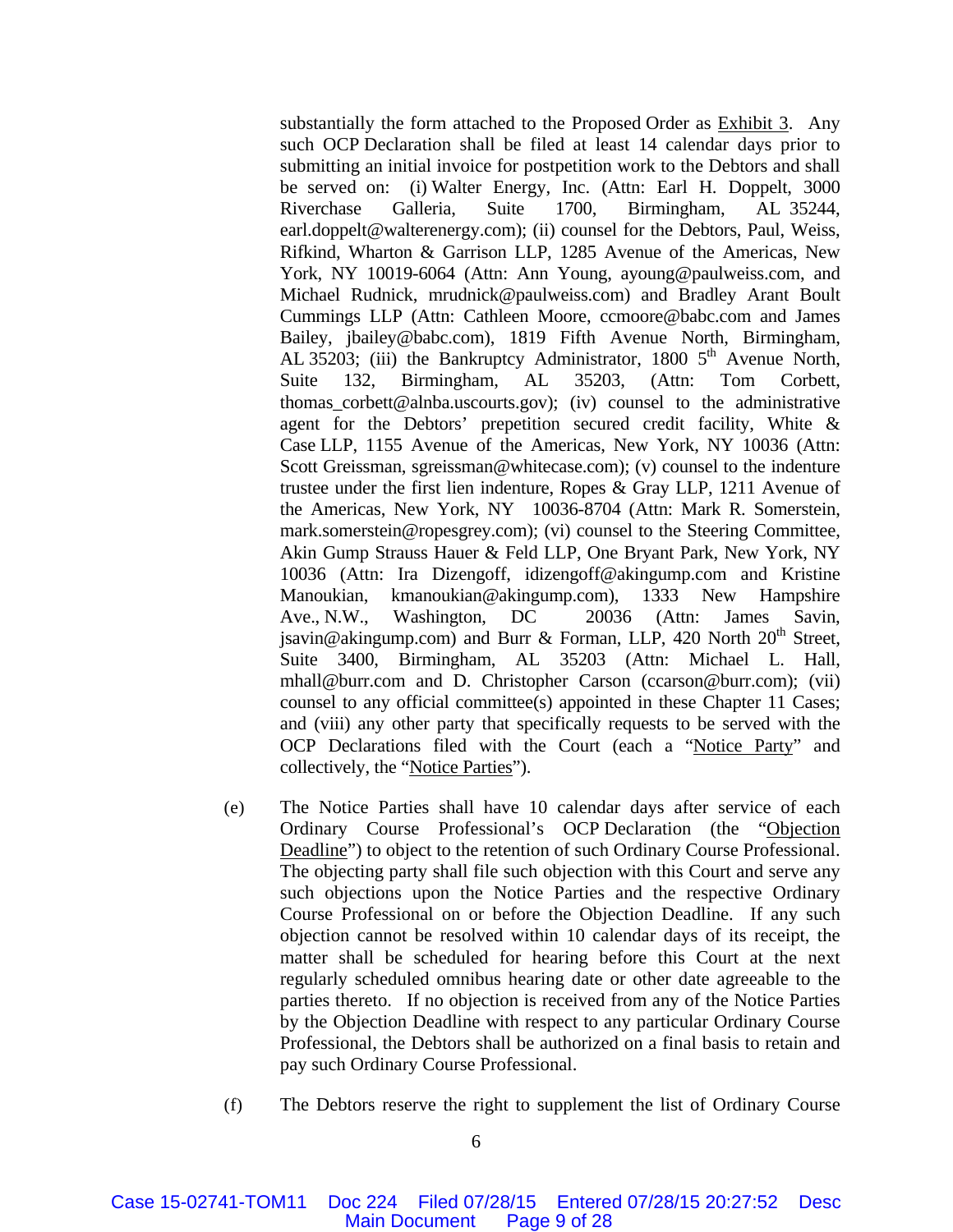Professionals, in their discretion, from time to time as necessary to add or remove Ordinary Course Professionals without the need for any further hearing and without the need to file individual retention applications for each. In such event, the Debtors propose to file a supplemental list with this Court and serve it on the Notice Parties, at which point the Notice Parties shall have 10 days from the date of service to object to the proposed amendment of the Ordinary Course Professional List.

#### **BASIS FOR RELIEF REQUESTED**

13. The Debtors' continued employment of the Ordinary Course Professionals is in the best interests of the Debtors' estates, their creditors, and other parties in interest. The Debtors rely on the assistance of Ordinary Course Professionals for essential business functions that are critical to the Debtors' ongoing operations, but not central to the administration of the Chapter 11 Cases. The Debtors' estates and their creditors are best served by avoiding any disruption in the professional services required in the day-to-day operation of their businesses.

14. The Debtors do not believe that the Ordinary Course Professionals are "professional persons" within the meaning of section 327 of the Bankruptcy Code because their engagement relates only indirectly to the Debtors' status as debtor-in-possession. See In re Am. Tissue, Inc., 331 B.R. 169, 173 (Bankr. D. Del. 2005) (discussing the factors to consider when determining whether an entity or person is a "professional"); <u>see also In re Dairy Dozen-Milnor</u>, LLP, 441 B.R. 918, 922 (Bankr. D.N.D. 2010) (adopting reasoning of cases that define "professional person" as individual who takes a central role in administration of bankruptcy estate); Matter of D'Lites of Am., Inc., 108 B.R. 352, 355 (Bankr. N.D. Ga. 1989) (defining a "professional person" as one who takes a central role in the administration of the bankruptcy estate, as opposed to one who provides services to the debtor that are necessary regardless of bankruptcy).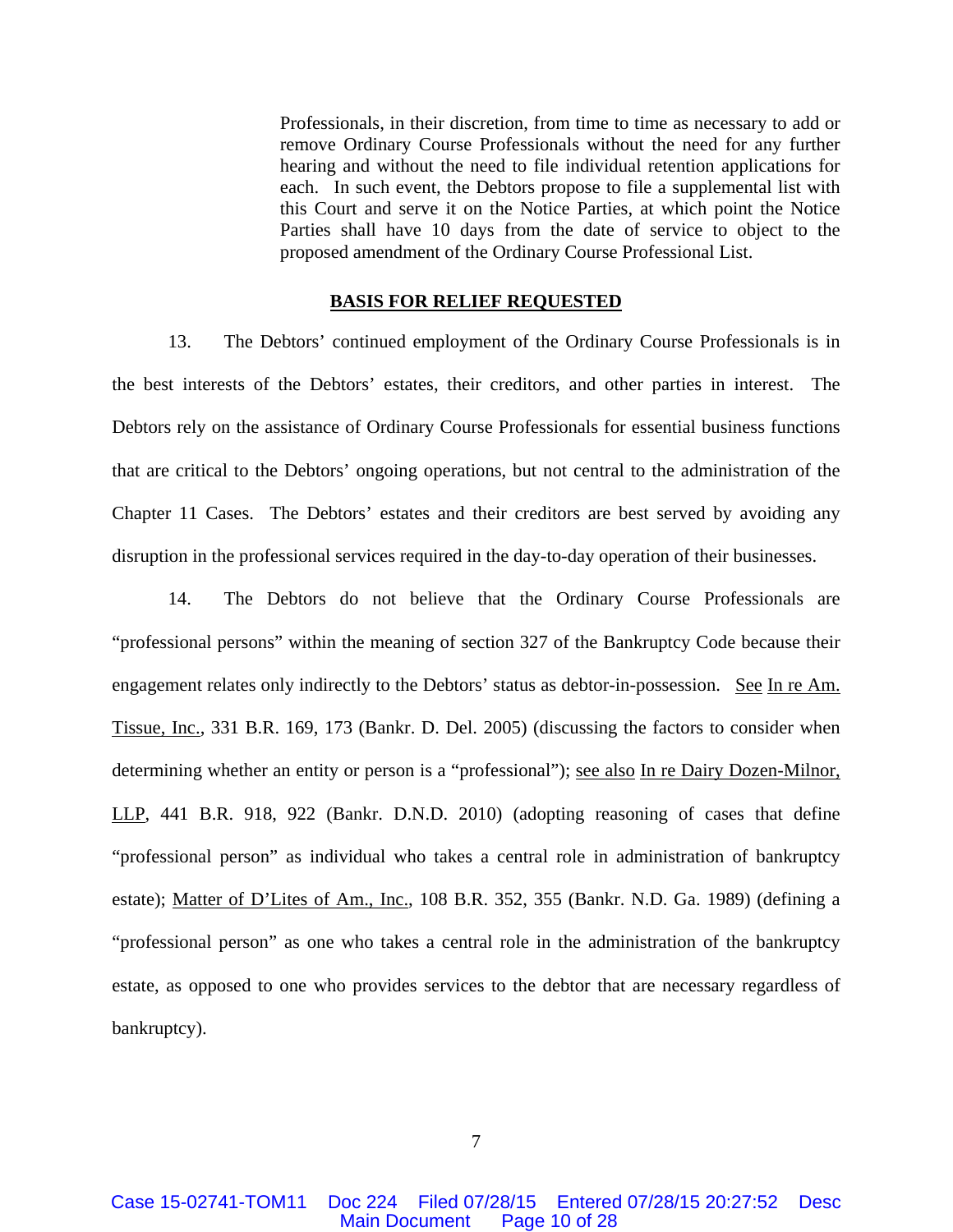15. The Ordinary Course Professionals will not be involved in the administration of these Chapter 11 Cases. Instead, the Ordinary Course Professionals will continue to provide the same types of services they provided to the Debtors prior to the Chapter 11 Cases in connection with the Debtors' ongoing business operations. Nevertheless, out of an abundance of caution, the Debtors seek the relief requested in this Motion to avoid any subsequent controversy as to the Debtors' employment and payment of the Ordinary Course Professionals during these Chapter 11 Cases. The Debtors will seek specific Court authority under section 327 of the Bankruptcy Code to retain any professionals involved in the actual administration of these Chapter 11 Cases.

16. This Court has authorized retention of professionals utilized by debtors in the ordinary course under similar circumstances. See, e.g., In re Bruno's Supermarkets, LLC, Case No. 09-00634 (Bankr. N.D. Ala. Feb. 13, 2009); In re Bill Heard Enterprises, Inc., Case No. 08- 83029 (Bankr. N.D. Ala. Apr. 15, 2009); In re Citation Corp., Case No. 04-08130 (Bankr. N.D. Ala. Sept. 20, 2004). Bankruptcy courts in other districts have also granted similar relief in large chapter 11 cases. See, e.g., In re Patriot Coal*,* Case No. 12-12900 (Bankr. S.D.N.Y. Aug. 2, 2012); In re Pinnacle Airlines Corp*.*, Case No. 12-11343 (Bankr. S.D.N.Y. Jan. 17, 2012); In re Eastman Kodak Co., Case No. 12-10202 (Bankr. S.D.N.Y. Feb. 15, 2012); In re Molycorp., Inc., Case No. 15-11357 (Bankr. D. Del. July 17, 2015); In re Abitibibowater, Case No. 09-11296 (Bankr. D. Del. May 13, 2009); In re Flying J Inc., Case No. 08-13384 (Bankr. D. Del. Feb. 19, 2009). The Debtors submit that similar authorization is appropriate in these Chapter 11 Cases.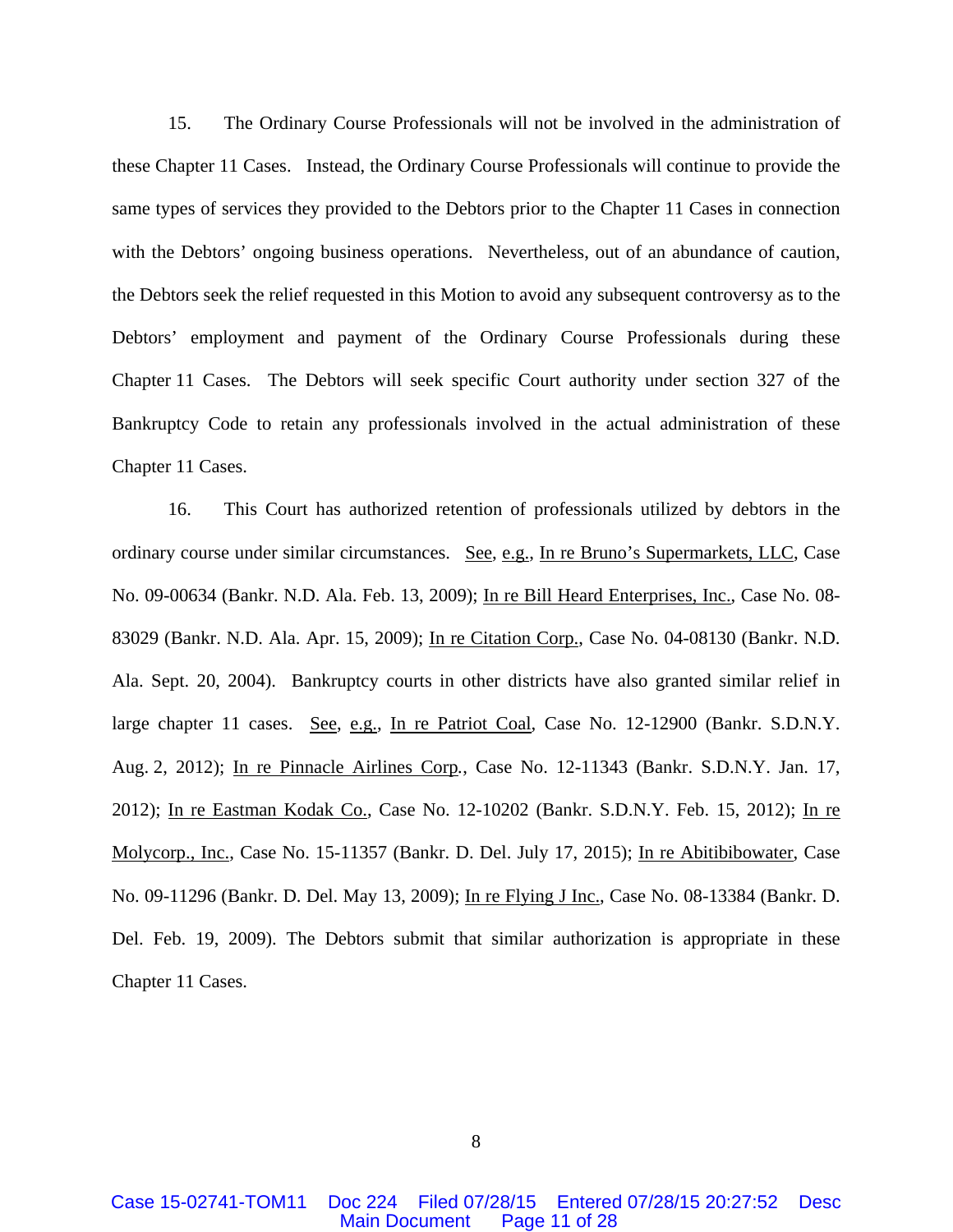#### **NOTICE**

Notice of this Motion will be provided to: (i) the Office of the Bankruptcy Administrator for the Northern District of Alabama; (ii) counsel to the administrative agent for the Debtors' prepetition secured credit facility; (iii) the indenture trustee for each of the Debtors' outstanding bond issuances; (iv) counsel to the Steering Committee; (v) the Internal Revenue Service; (vi) the Securities and Exchange Commission; (vii) the U.S. Environmental Protection Agency; (viii) the U.S. Attorney for the Northern District of Alabama; (ix) counsel to the UMWA; (x) the USW; (xi) the holders of the fifty (50) largest unsecured claims against the Debtors, on a consolidated basis; and (xii) all persons and entities that have filed a request for service of filings in these Chapter 11 Cases pursuant to Bankruptcy Rule 2002. In light of the nature of the relief requested herein, no other or further notice is necessary.

*[Remainder of Page Intentionally Left Blank]*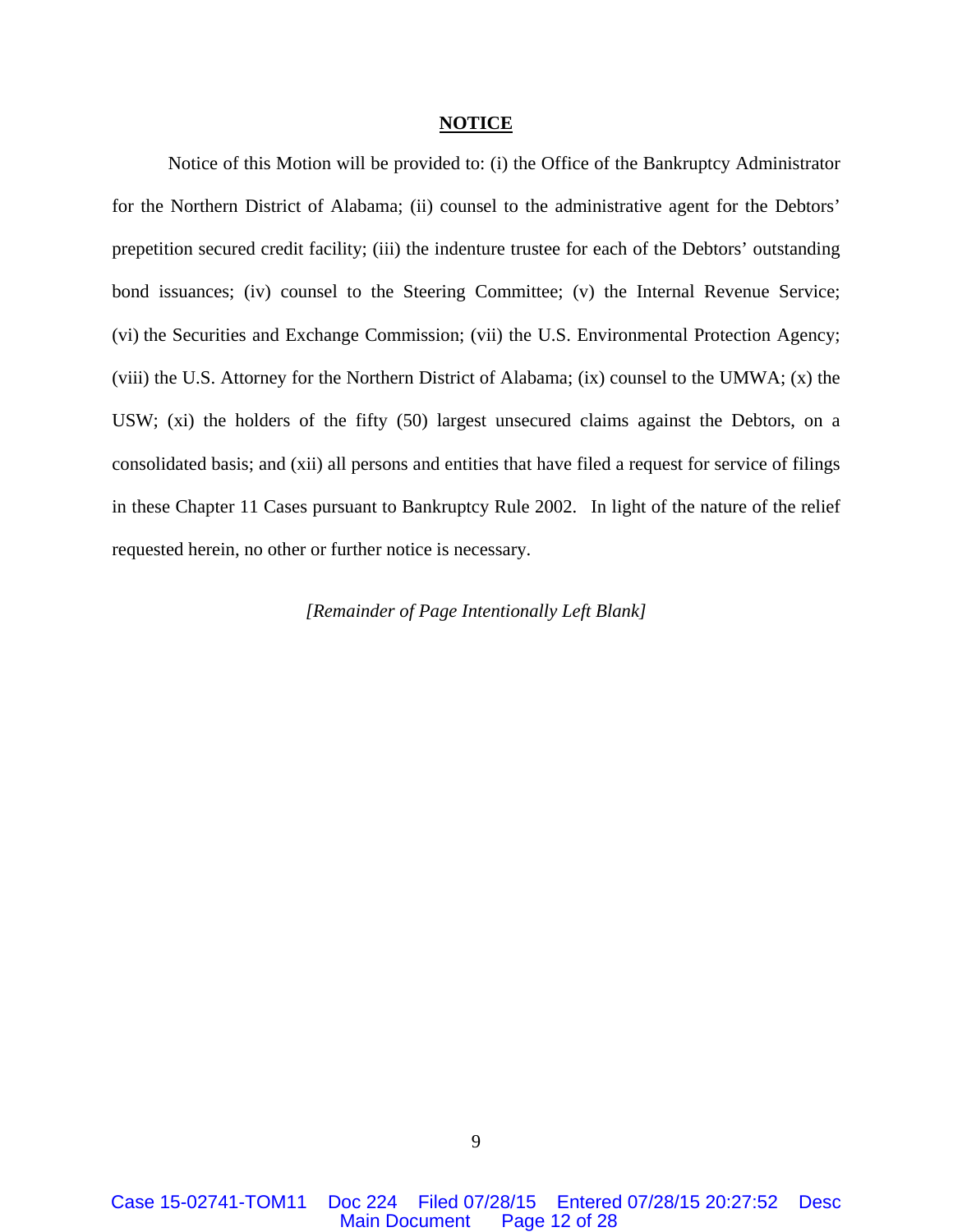WHEREFORE, the Debtors respectfully request that this Court enter the Proposed Order

granting the requested relief and such other and further relief as it deems just and proper.

#### Dated: July 28, 2015 BRADLEY ARANT BOULT CUMMINGS LLP

 /s/ Patrick Darby Patrick Darby Jay Bender Cathleen Moore James Bailey One Federal Place 1819 Fifth Avenue North Birmingham, Alabama 35203-2119 Telephone: (205) 521-8000 Email: pdarby@babc.com, jbender@babc.com ccmoore@babc.com, jbailey@babc.com

- and -

PAUL, WEISS, RIFKIND, WHARTON & GARRISON LLP Kelley A. Cornish Claudia R. Tobler Ann K. Young 1285 Avenue of the Americas New York, New York 10019-6064 Telephone: (212) 373-3000 Email: kcornish@paulweiss.com, ctobler@paulweiss.com, ayoung@paulweiss.com

*Proposed Counsel to the Debtors and Debtors-in-Possession*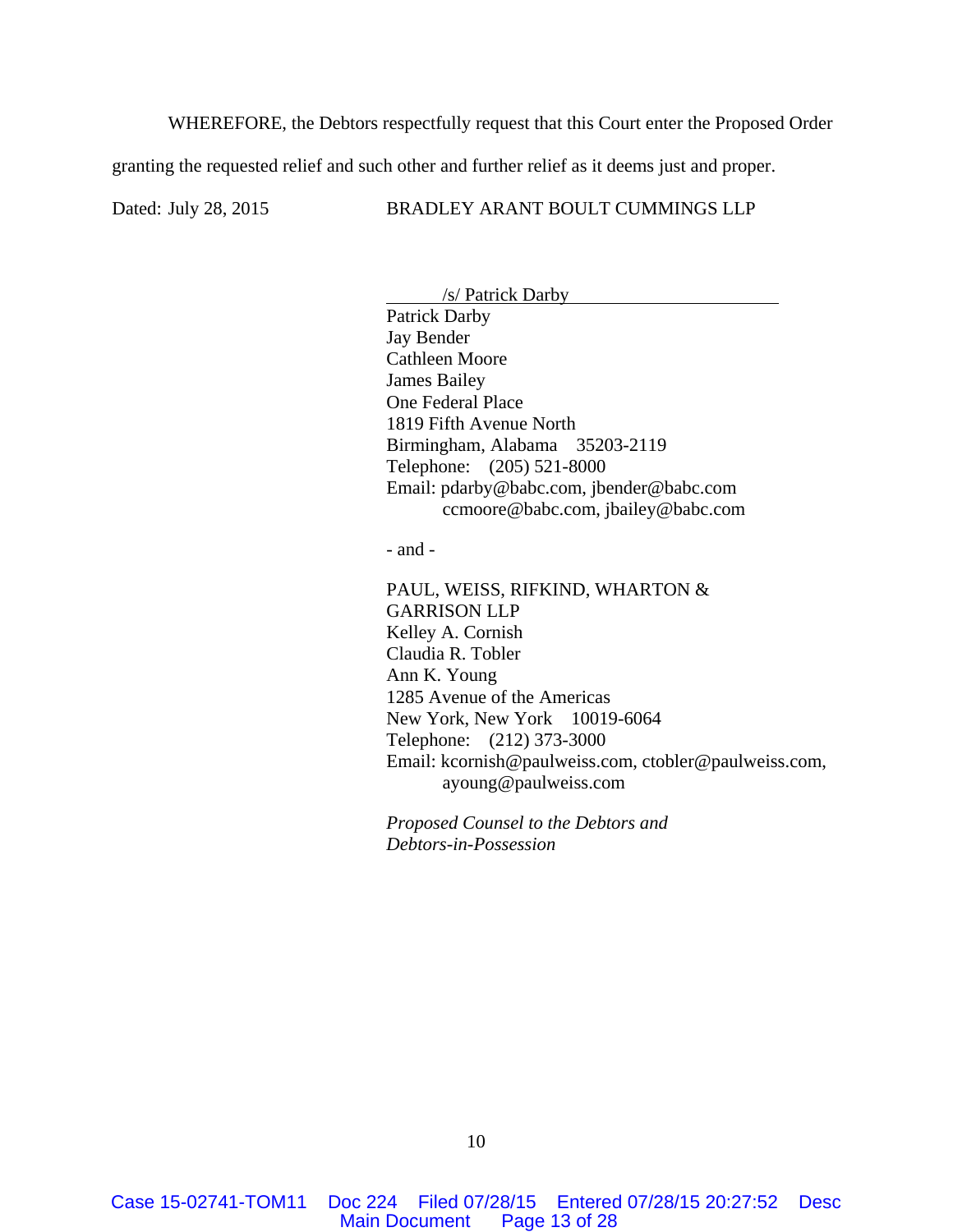# **EXHIBIT A Proposed Order**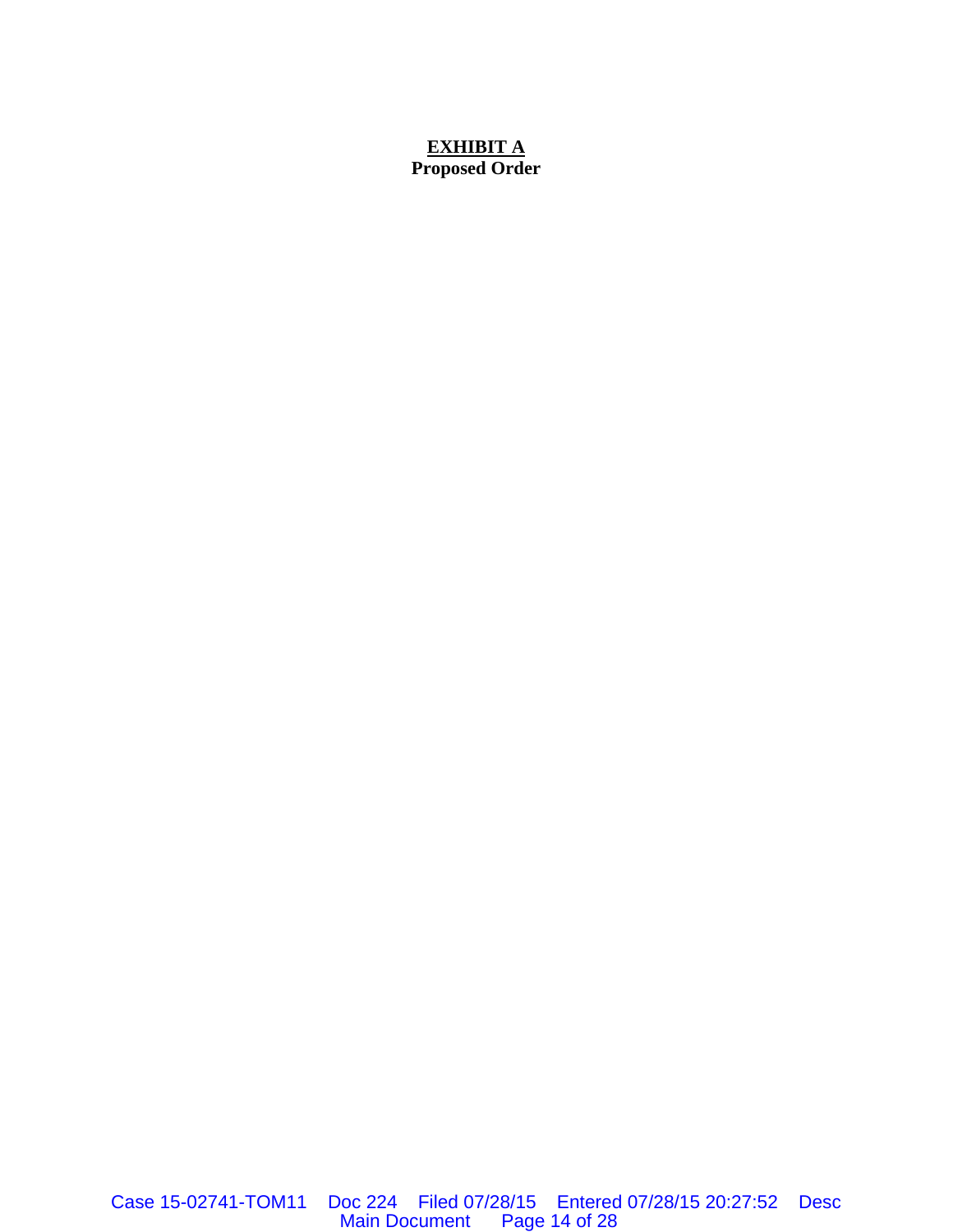## **UNITED STATES BANKRUPTCY COURT FOR THE NORTHERN DISTRICT OF ALABAMA SOUTHERN DIVISION**

 $\overline{\phantom{a}}$ 

In re:

WALTER ENERGY, INC. *et al.*, 1

Chapter 11

Case No. 15-02741-TOM11

Debtors.

Jointly Administered

# **ORDER AUTHORIZING THE DEBTORS TO RETAIN, EMPLOY AND COMPENSATE CERTAIN PROFESSIONALS UTILIZED IN THE ORDINARY COURSE OF BUSINESS,**  *NUNC PRO TUNC* **TO THE PETITION DATE**

Upon consideration of the motion (the "Motion")<sup>2</sup> of Walter Energy, Inc. and its affiliated debtors and debtors-in-possession in the above-captioned cases (each a "Debtor" and collectively, the "Debtors"), requesting entry of an order authorizing the Debtors to employ and compensate certain professionals utilized in the ordinary course of business; and it appearing that this Court has jurisdiction to consider the Motion pursuant to 28 U.S.C. §§ 157 and 1334 and the General Order of Reference from the United States District Court for the Northern District of Alabama dated as of July 16, 1984; and it appearing that venue of these cases and the Motion in this district is proper pursuant to 28 U.S.C. §§ 1408 and 1409; and it appearing that this matter is a core proceeding pursuant to 28 U.S.C. § 157(b); and it appearing that adequate and proper

 $\overline{a}$ 1 The Debtors in these cases, along with the last four digits of each Debtor's federal tax identification number, are: Walter Energy, Inc. (9953); Atlantic Development and Capital, LLC (8121); Atlantic Leaseco, LLC (5308); Blue Creek Coal Sales, Inc. (6986); Blue Creek Energy, Inc. (0986); J.W. Walter, Inc. (0648); Jefferson Warrior Railroad Company, Inc. (3200); Jim Walter Homes, LLC (4589); Jim Walter Resources, Inc. (1186); Maple Coal Co., LLC (6791); Sloss-Sheffield Steel & Iron Company (4884); SP Machine, Inc. (9945); Taft Coal Sales & Associates, Inc. (8731); Tuscaloosa Resources, Inc. (4869); V Manufacturing Company (9790); Walter Black Warrior Basin LLC (5973); Walter Coke, Inc. (9791); Walter Energy Holdings, LLC (1596); Walter Exploration & Production LLC (5786); Walter Home Improvement, Inc. (1633); Walter Land Company (7709); Walter Minerals, Inc. (9714); and Walter Natural Gas, LLC (1198). The location of the Debtors' corporate headquarters is 3000 Riverchase Galleria, Suite 1700, Birmingham, Alabama 35244-2359.

<sup>2</sup> Capitalized terms not otherwise defined herein shall have the meanings ascribed to such terms in the Motion.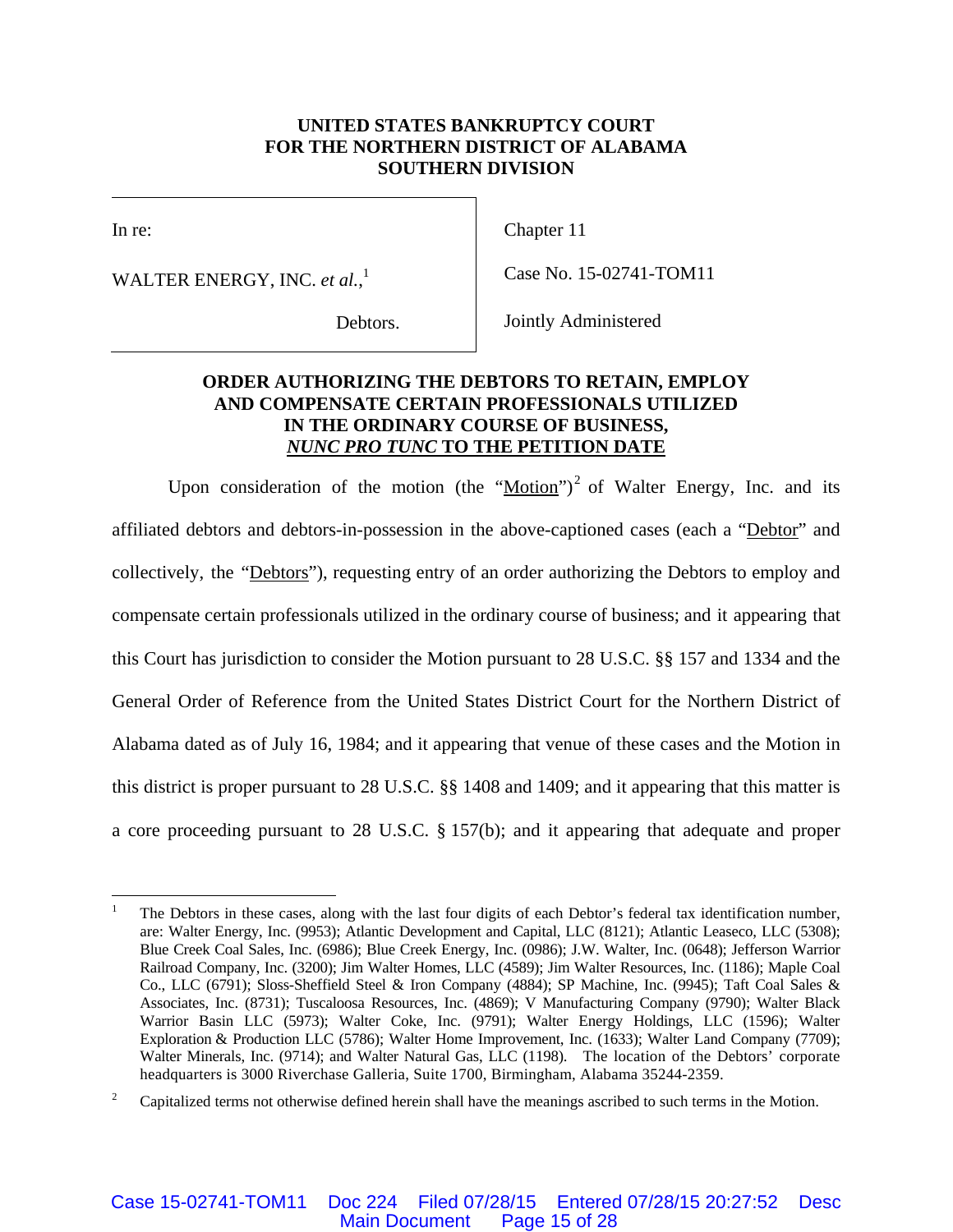notice of the Motion has been given and that no other or further notice need be given; and a hearing having been held to consider the relief requested in the Motion; and upon the record of the hearing and all of the proceedings had before the Court; and the Court having found and determined that the relief sought in the Motion is in the best interests of the Debtors, their estates, their creditors, and all other parties in interest; and the legal and factual bases set forth in the Motion having established just cause for the relief granted herein; and after due deliberation and sufficient cause appearing therefor, it is hereby ORDERED that:

1. The Motion is GRANTED.

2. The Debtors are authorized, but not directed, to employ and pay the fees and expenses of the Ordinary Course Professionals listed on Exhibit 1 hereto (the "Ordinary Course Professional List") to assist and advise the Debtors in the operation of their businesses and to represent the Debtors in the matters arising in the ordinary course of the Debtors' business as described in the Motion.

3. The following procedures for the retention and compensation of the Ordinary Course Professionals are hereby approved (the "OCP Procedures"):

- (a) The Debtors shall be authorized to pay, without formal application to this Court by any Ordinary Course Professional, 100% of the fees and expenses incurred by each of the Ordinary Course Professionals retained by the Debtors after submission to the Debtors of an OCP Declaration (as defined herein), and upon the submission to the Debtors of an appropriate invoice setting forth in reasonable detail the nature of the services rendered after the Petition Date, *provided, however*, that the Debtors shall not pay any individual Ordinary Course Professional in excess of \$50,000 per month (the "Monthly Cap"), for postpetition compensation and reimbursement of postpetition expenses.
- (b) Any payments made in excess of the Monthly Cap shall be subject to prior approval of this Court in accordance with sections 330 and 331 of the Bankruptcy Code, the Federal Rules of Bankruptcy Procedures (the "Bankruptcy Rules"), the Local Rules of the United States Bankruptcy Court for the Northern District of Alabama (the "Local Rules"), and any applicable orders of the Court.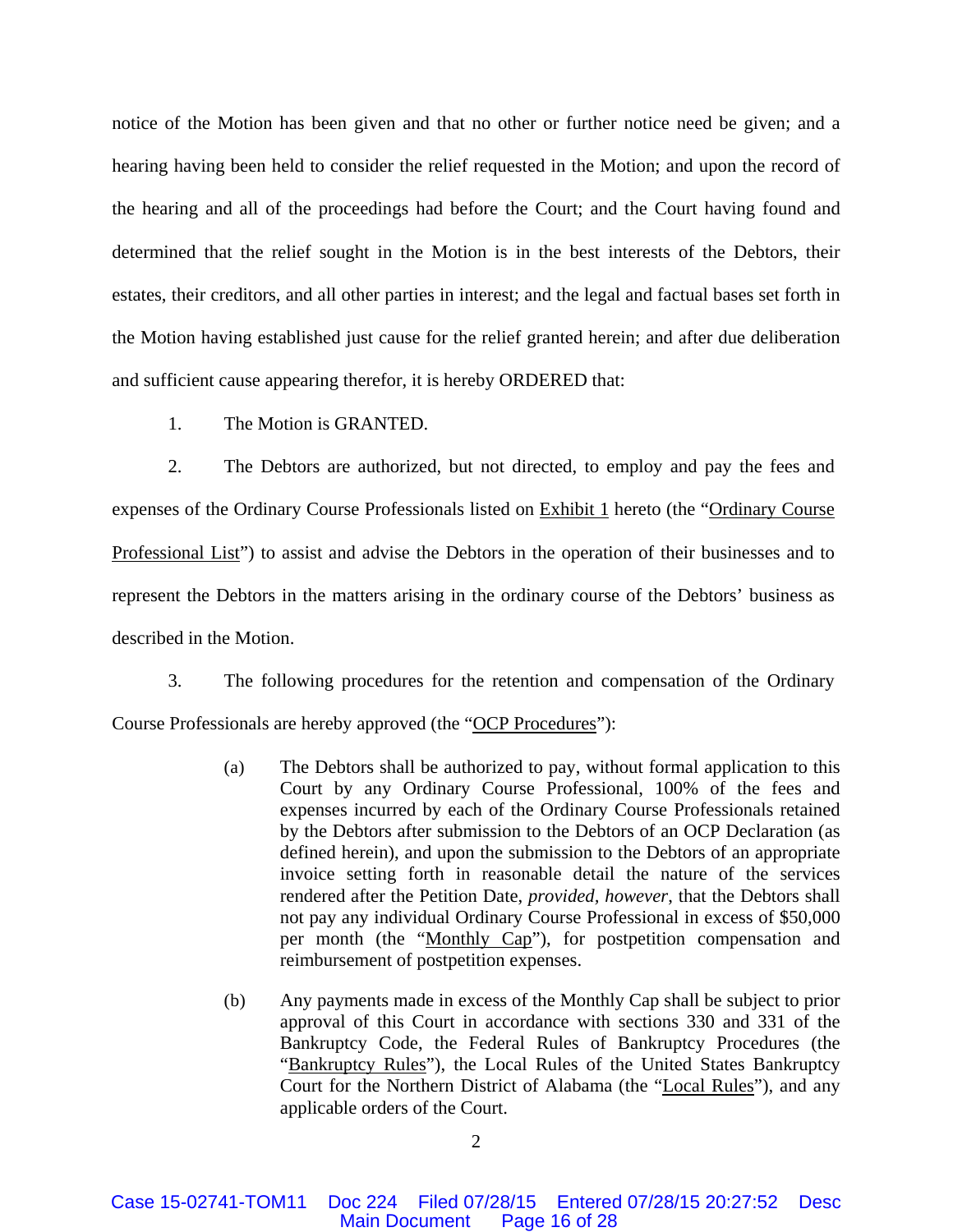- (c) Within 30 days after the close of every other month (each a "Bi-Monthly Period"), the Debtors shall file with this Court and serve on (i) the Bankruptcy Administrator, (ii) counsel to the Steering Committee, and (iii) counsel to any official committee appointed in the Chapter 11 Cases, a statement identifying the aggregate amounts paid to each Ordinary Course Professional in the reported Bi-Monthly Period. Such statement shall include the following information for each Ordinary Course Professional: (i) the name of the Ordinary Course Professional; (ii) the aggregate amounts paid as compensation for services rendered and reimbursement of expenses incurred by such Ordinary Course Professional during the reported Bi-Monthly Period; and (iii) a general description of the services rendered by each Ordinary Course Professional.
- (d) Each Ordinary Course Professional that is a law firm or sole practitioner attorney shall complete and file (or request Debtors' counsel to file) an attorney declaration (the "Attorney Declaration") in substantially the form attached hereto as Exhibit 2, and each other Ordinary Course Professional shall complete and file (or request Debtors' counsel to file) a professional declaration (the "Professional Declaration," together with the Attorney Declaration, an "OCP Declaration") in substantially the form attached hereto as Exhibit 3. Any such OCP Declaration shall be filed at least 14 calendar days prior to submitting an initial invoice for postpetition work to the Debtors and shall be served on: (i) Walter Energy, Inc. (Attn: Earl H. Doppelt, 3000 Riverchase Galleria, Suite 1700, Birmingham, AL 35244, earl.doppelt@walterenergy.com); (ii) counsel for the Debtors, Paul, Weiss, Rifkind, Wharton & Garrison LLP, 1285 Avenue of the Americas, New York, NY 10019-6064 (Attn: Ann Young, ayoung@paulweiss.com, and Michael Rudnick, mrudnick@paulweiss.com) and Bradley Arant Boult Cummings LLP (Attn: Cathleen Moore, ccmoore@babc.com and James Bailey, jbailey@babc.com), 1819 Fifth Avenue North, Birmingham, AL 35203; (iii) the Bankruptcy Administrator, 1800 5<sup>th</sup> Avenue North, Suite 132, Birmingham, AL 35203 (Attn: Tom Corbett thomas corbett@alnba.uscourts.gov); (iv) counsel to the administrative agent for the Debtors' prepetition secured credit facility, White & Case LLP, 1155 Avenue of the Americas, New York, NY 10036 (Attn: Scott Greissman, sgreissman@whitecase.com); (v) counsel to the indenture trustee under the first lien indenture, Ropes & Gray LLP, 1211 Avenue of the Americas, New York, NY 10036-8704 (Attn: Mark R. Somerstein, mark.somerstein@ropesgrey.com); (vi) counsel to the Steering Committee, Akin Gump Strauss Hauer & Feld LLP, One Bryant Park, New York, NY 10036 (Attn: Ira Dizengoff, idizengoff@akingump.com and Kristine Manoukian, kmanoukian@akingump.com), 1333 New Hampshire Ave., N.W., Washington, DC 20036 (Attn: James Savin, jsavin@akingump.com) and Burr & Forman, LLP, 420 North 20<sup>th</sup> Street, Suite 3400, Birmingham, AL 35203 (Attn: Michael L. Hall, mhall@burr.com and D. Christopher Carson (ccarson@burr.com); (vii) counsel to any official committee(s) appointed in these Chapter 11 Cases;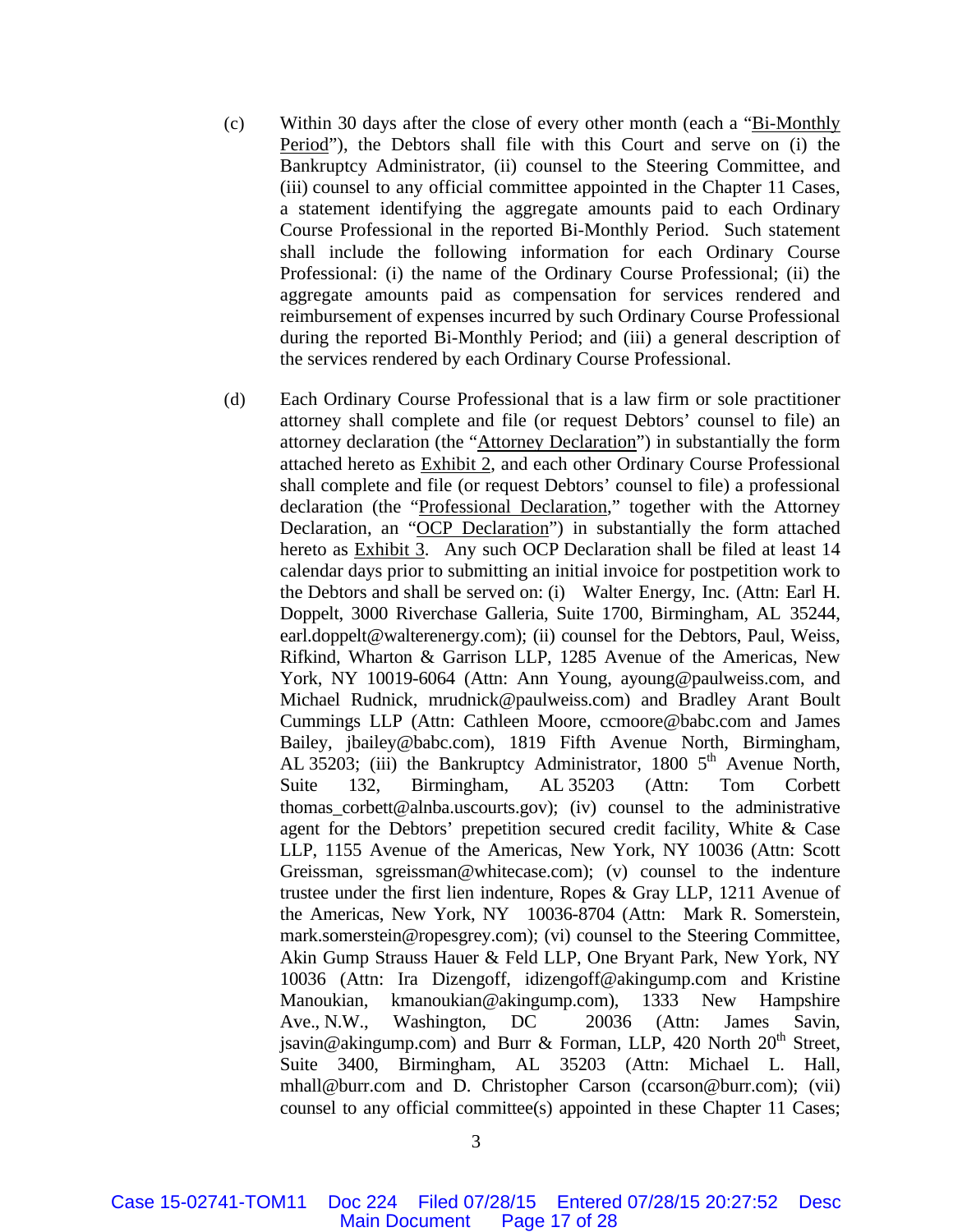and (viii) any other party that specifically requests to be served with the OCP Declarations filed with the Court (each a "Notice Party" and collectively, the "Notice Parties").

- (e) The Notice Parties shall have 10 calendar days after service of each Ordinary Course Professional's OCP Declaration (the "Objection Deadline") to object to the retention of such Ordinary Course Professional. The objecting party shall file such objection with this Court and serve any such objections upon the Notice Parties and the respective Ordinary Course Professional on or before the Objection Deadline. If any such objection cannot be resolved within 10 calendar days of its receipt, the matter shall be scheduled for hearing before this Court at the next regularly scheduled omnibus hearing date or other date agreeable to the parties thereto. If no objection is received from any of the Notice Parties by the Objection Deadline with respect to any particular Ordinary Course Professional, the Debtors shall be authorized on a final basis to retain and pay such Ordinary Course Professional.
- (f) The Debtors reserve the right to supplement the list of Ordinary Course Professionals, in their discretion, from time to time as necessary to add or remove Ordinary Course Professionals without the need for any further hearing and without the need to file individual retention applications for each. In such event, the Debtors propose to file a supplemental list with this Court and serve it on the Notice Parties, at which point the Notice Parties shall have 10 days from the date of service to object to the proposed amendment of the Ordinary Course Professional List.
- 4. The Ordinary Course Professional Procedures will not apply to attorneys or other

professionals retained or to be retained by the Debtors pursuant to separate orders of this Court.

5. The Debtors are authorized to take all actions necessary to effectuate the relief

granted pursuant to this Order in accordance with the Motion.

6. Any payment made or to be made under this Order, and any authorization contained in this Order, shall be subject to the terms of the *Interim Order (A) Authorizing Postpetition Use of Cash Collateral, (B) Granting Adequate Protection to Prepetition Secured Parties, (C) Scheduling a Final Hearing Pursuant to Bankruptcy Rule 4001(b) and (D) Granting Related Relief* [Docket No. 50] and related final order.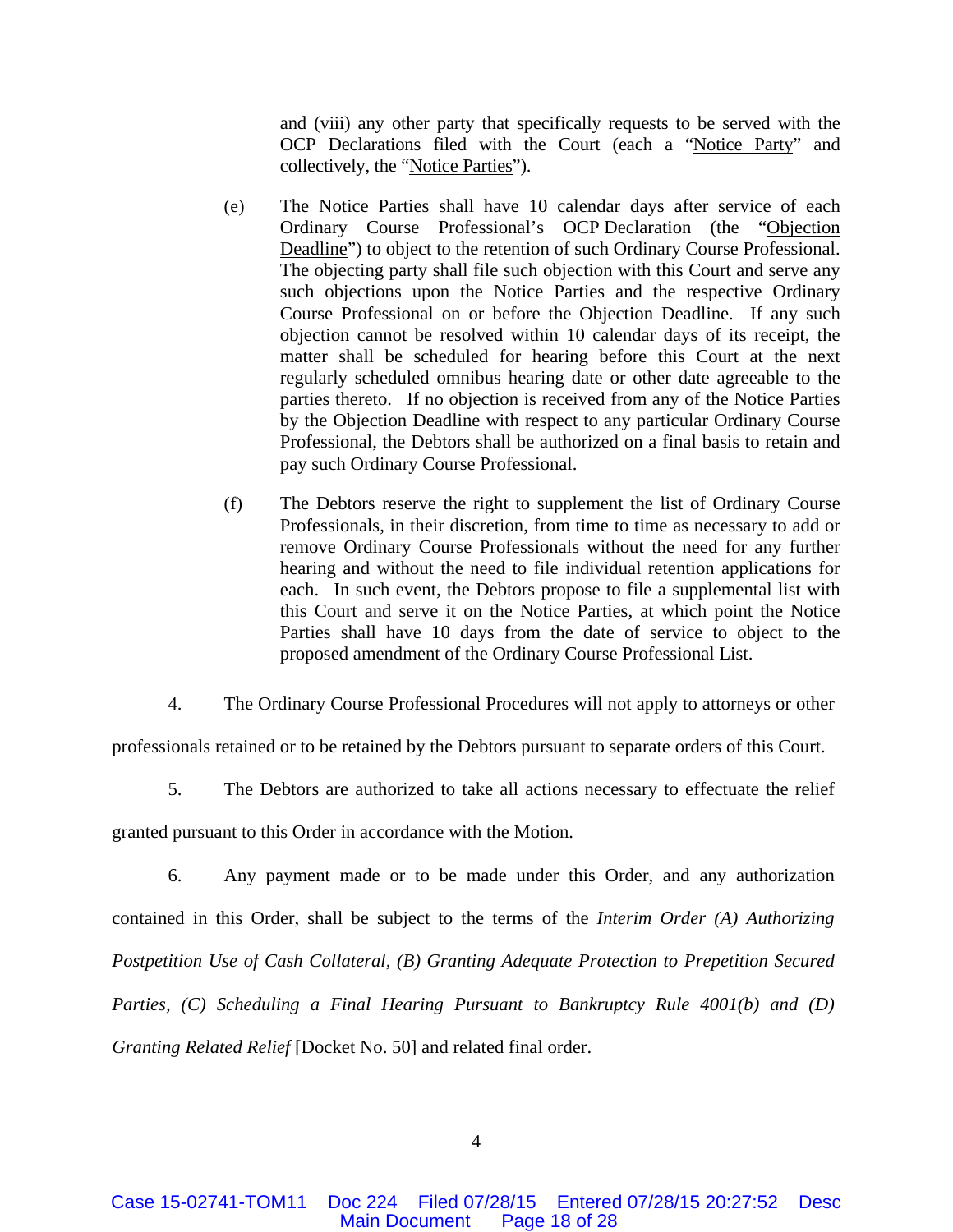7. The Debtors shall serve a copy of this Order and the Ordinary Course Professional List on the Ordinary Course Professionals within five (5) business days after entry of this Order.

8. The terms and conditions of this Order shall be immediately effective and enforceable upon its entry.

9. This Court retains jurisdiction with respect to all matters arising from or related to the implementation of this Order.

Dated: \_\_\_\_\_\_\_\_\_\_\_\_\_\_, 2015

# THE HONORABLE TAMARA O. MITCHELL UNITED STATES BANKRUPTCY JUDGE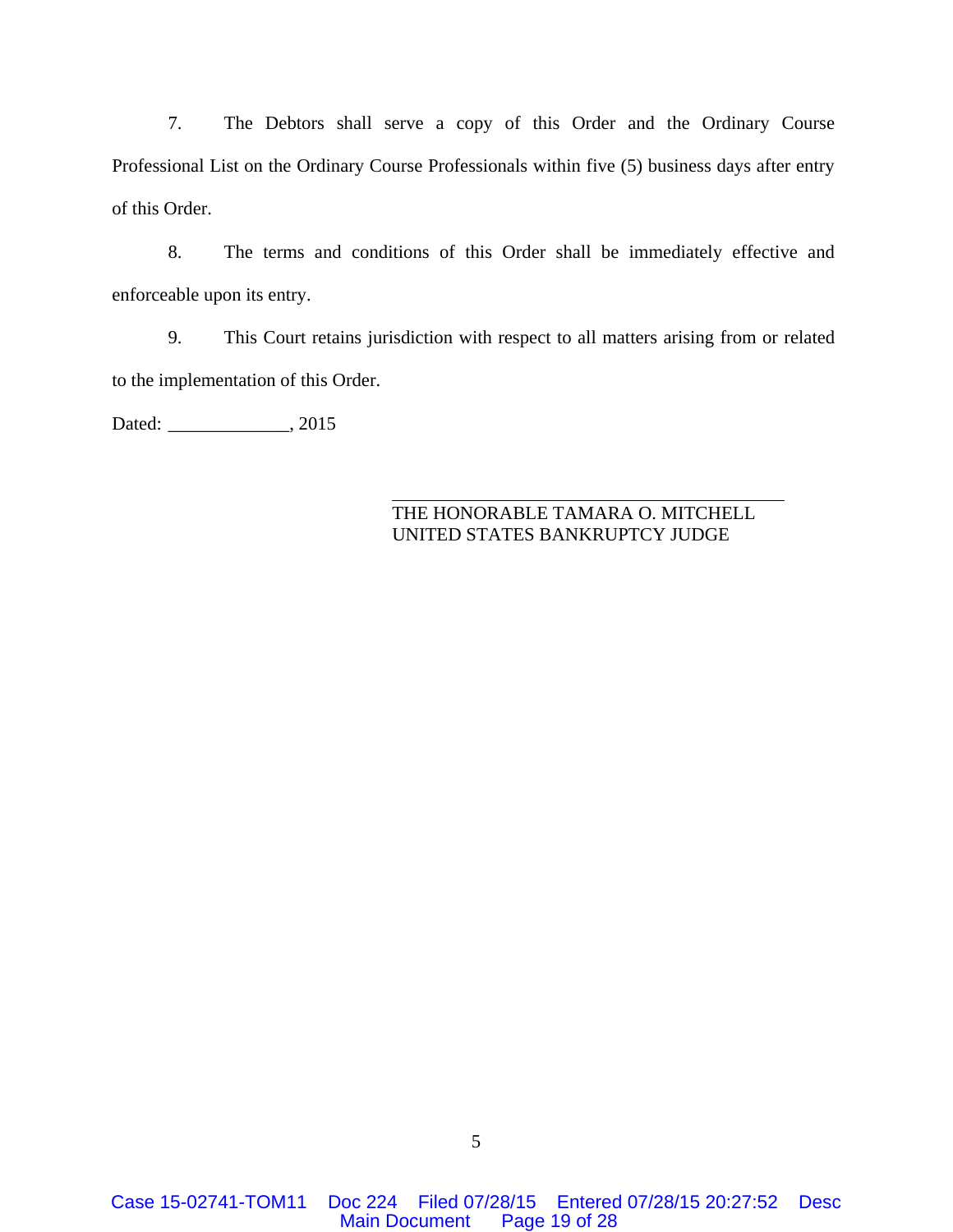# **EXHIBIT 1**

# **Ordinary Course Professionals List**

| <b>LAW FIRM</b>                              | <b>TYPES OF MATTERS</b>                          |
|----------------------------------------------|--------------------------------------------------|
|                                              | <b>TYPICALLY HANDLED FOR DEBTORS</b>             |
|                                              |                                                  |
| <b>Babst Calland</b>                         | <b>Environmental Matters/Litigation</b>          |
| Bainbridge, Mims, Rogers & Smith LLP         | <b>Environmental Matters</b>                     |
| Bennett Jacobs & Adams, P.A.                 | <b>Intellectual Property Matters</b>             |
| <b>Bowles Rice LLP</b>                       | <b>Black Lung Matters</b>                        |
| Bressler, Amery & Ross, P.C.                 | <b>Labor Matters</b>                             |
| Cooley Godward Kronish LLP                   | <b>Tax Matters</b>                               |
| Crowell & Moring, LLP                        | <b>MHSA</b> Litigation                           |
| Donald, Randall & Donald                     | Employment Litigation (AL)                       |
| Friday, Eldredge & Clark LLP                 | Litigation related to Jim Walter Homes, LLC (AR) |
| George & Lorensen PLLC                       | Litigation in West Virginia                      |
| Hughes & Goldner PLLC                        | Employment Litigation (WV)                       |
| Jackson, Fikes, Hood & Brakefield            | <b>General Litigation</b>                        |
| Jackson Kelly PLLC                           | <b>MHSA</b> Litigation                           |
| <b>Jones Walker LLP</b>                      | Litigation related to Jim Walter Homes, LLC (MS) |
| Jordan Hyden Womble Culbreth & Holzer        | Litigation related to Jim Walter Homes, LLC (TX) |
| Kazmarek Mowery Cloud Laseter LLP            | <b>Environmental Matters</b>                     |
| Kinchen Walker Bienvu Bargas Reed & Helm LLC | Litigation related to Jim Walter Homes, LLC (LA) |
| Law Office of John Foster Tyra, PC           | <b>Real Estate Matters</b>                       |
| Lloyd, Gray, Whitehead & Monroe P.C.         | <b>Employment Litigation</b>                     |
| Marvin F. Poer & Company                     | <b>Property Tax Matters</b>                      |
| Mercer Human Resources Consulting            | <b>Actuarial Services</b>                        |
| Montgomery, McCracken                        | <b>Maritime Matters</b>                          |
| Robinson, McFadden & Moore, P.C.             | Litigation related to Jim Walter Homes, LLC (SC) |
| Robison & Holmes, PLLC                       | Litigation related to Jim Walter Homes, LLC (MS) |
| Seale, Smith, Suber & Barnette               | <b>Defense Matters</b>                           |
| Simpson, Thacher & Bartlett                  | <b>Corporate Matters</b>                         |
| Spilman, Thomas & Battle PLLC                | Litigation related to Jim Walter Homes, LLC (WV) |
| Stitcher, Riedel, Blain & Prosser            | Tax Matters (DOJ Matter)                         |
| Venable LLP                                  | <b>Labor Matters</b>                             |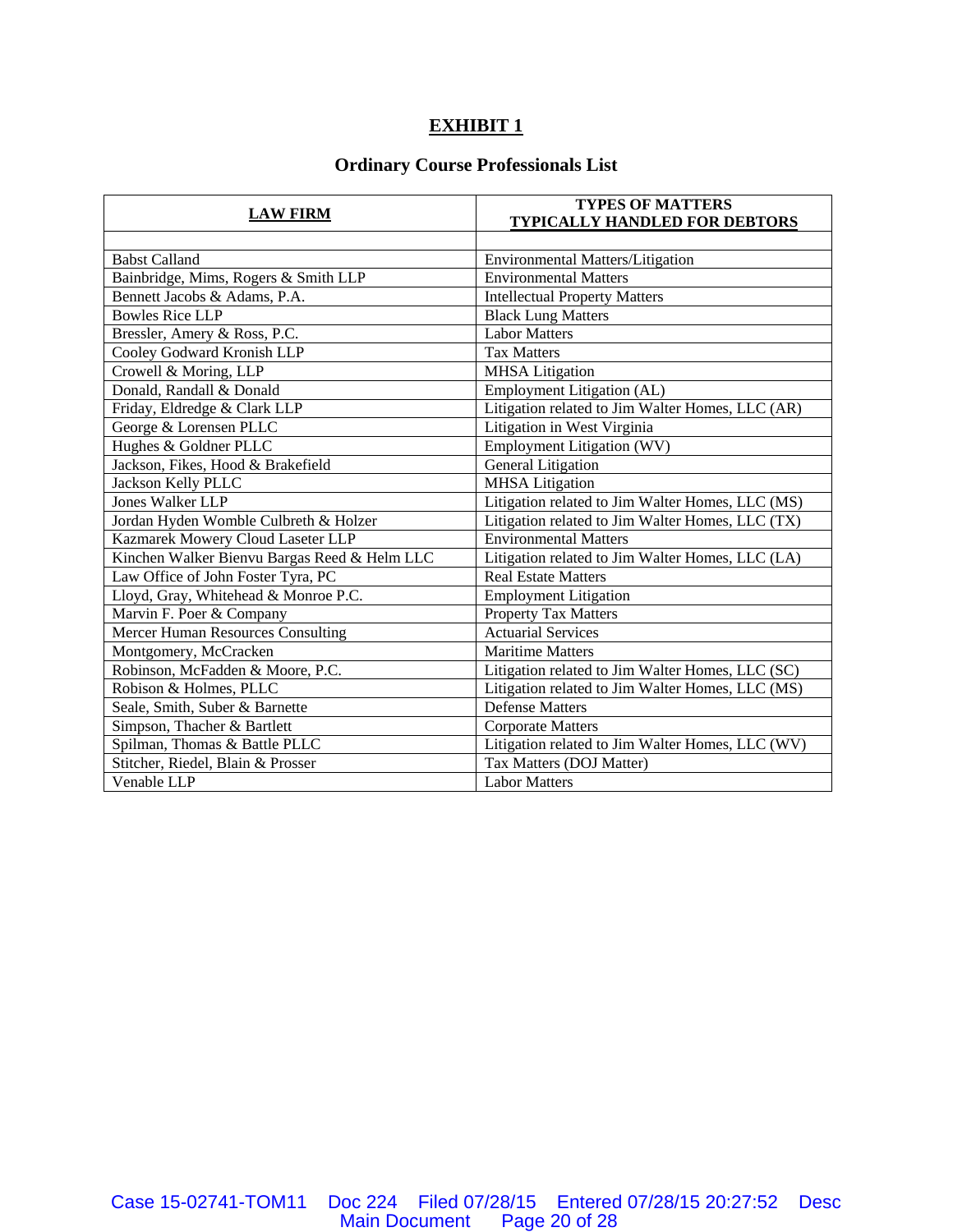# **EXHIBIT 2 Form of Attorney Declaration**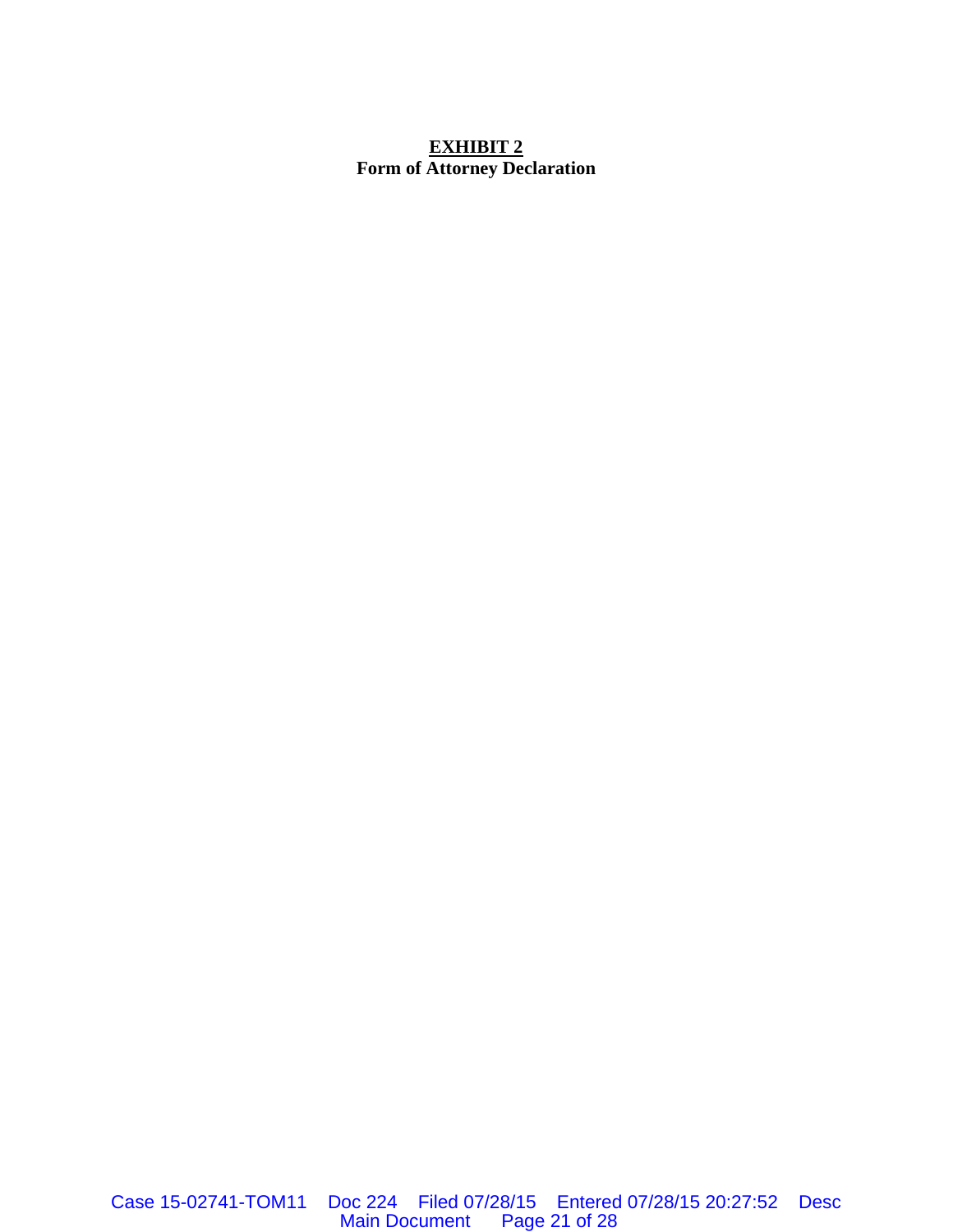# **UNITED STATES BANKRUPTCY COURT FOR THE NORTHERN DISTRICT OF ALABAMA SOUTHERN DIVISION**

 $\overline{\phantom{a}}$ 

In re:

1

WALTER ENERGY, INC. *et al.*, 1

Chapter 11

Case No. 15-02741-TOM11

Debtors.

Jointly Administered

# **FORM OF ATTORNEY DECLARATION**

I, [**Declarant**], do hereby declare under penalty of perjury:

1. I am a [**position**] of [**Firm**], located at [**Street, City, State Zip Code**] (the "Firm").

2. The above-captioned debtors and debtors-in-possession (collectively, the "Debtors") have requested that the Firm provide legal services to the Debtors, and the Firm has agreed to provide such services.

3. The Firm may have performed legal services in the past, may currently perform legal services, and may perform legal services in the future, in matters unrelated to the abovecaptioned cases (the "Chapter 11 Cases"), for persons that are parties in interest in the Chapter 11 Cases. The Firm does not perform legal services for any such person in connection with these Chapter 11 Cases, or have any relationship with any such person, their attorneys or accountants that would be adverse to the Debtors or their estates.

Case 15-02741-TOM11 Doc 224 Filed 07/28/15 Entered 07/28/15 20:27:52 Desc Main Document Page 22 of 28

<sup>1</sup> The Debtors in these cases, along with the last four digits of each Debtor's federal tax identification number, are: Walter Energy, Inc. (9953); Atlantic Development and Capital, LLC (8121); Atlantic Leaseco, LLC (5308); Blue Creek Coal Sales, Inc. (6986); Blue Creek Energy, Inc. (0986); J.W. Walter, Inc. (0648); Jefferson Warrior Railroad Company, Inc. (3200); Jim Walter Homes, LLC (4589); Jim Walter Resources, Inc. (1186); Maple Coal Co., LLC (6791); Sloss-Sheffield Steel & Iron Company (4884); SP Machine, Inc. (9945); Taft Coal Sales & Associates, Inc. (8731); Tuscaloosa Resources, Inc. (4869); V Manufacturing Company (9790); Walter Black Warrior Basin LLC (5973); Walter Coke, Inc. (9791); Walter Energy Holdings, LLC (1596); Walter Exploration & Production LLC (5786); Walter Home Improvement, Inc. (1633); Walter Land Company (7709); Walter Minerals, Inc. (9714); and Walter Natural Gas, LLC (1198). The location of the Debtors' corporate headquarters is 3000 Riverchase Galleria, Suite 1700, Birmingham, Alabama 35244-2359.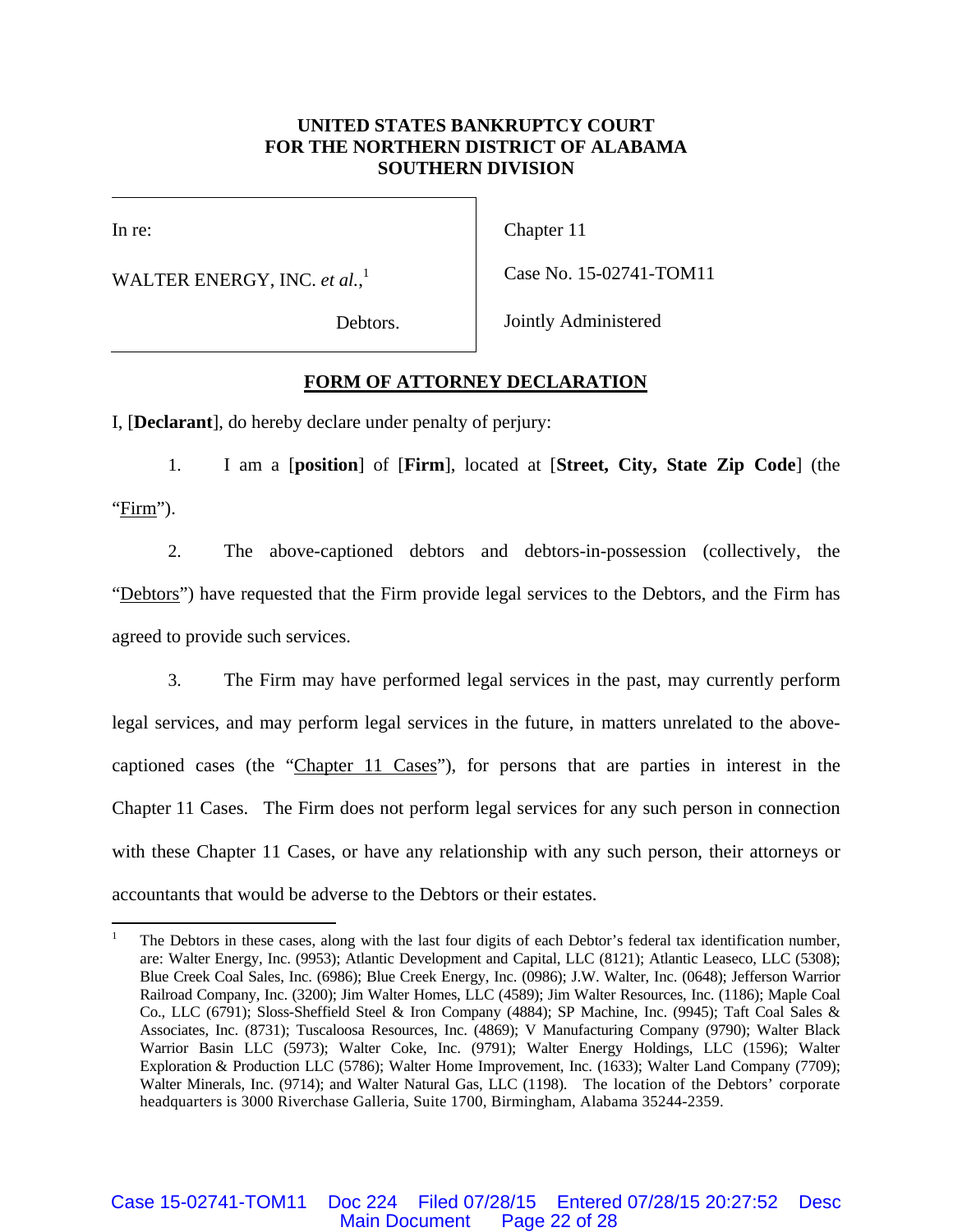4. The Firm [**has/has not**] provided services to the Debtors prior to the commencement of these Chapter 11 Cases.

5. As part of its customary practice, the Firm is retained in cases, proceedings and transactions involving many different parties, some of whom may represent or be employed by the Debtors, claimants and parties in interest in these Chapter 11 Cases.

6. Neither I nor any principal, partner, director or officer of, or professional employed by, the Firm has agreed to share or will share any portion of the compensation to be received from the Debtors with any other person other than the principal and regular employees of the Firm.

7. Neither I nor any principal, partner, director or officer of, or professional employed by, the Firm, insofar as I have been able to ascertain, holds, or represents any interest adverse to the Debtors or their estates with respect to the matter(s) upon which this Firm is to be employed.

8. The Debtors owe the Firm [**\$**] for prepetition services, the payment of which is subject to limitations contained in title 11 of the United States Code, 11 U.S.C. §§ 101 et seq.

9. As of the date the Chapter 11 Cases were commenced, the Firm [**was/was not**] party to an agreement for indemnification with certain of the Debtors. [**If there is such an agreement, a copy of such agreement is attached as Exhibit A to this Declaration**].

10. The Firm is conducting further inquiries regarding its retention by any creditors of the Debtors, and upon conclusion of that inquiry, or at any time during the period of its employment, if the Firm should discover any facts bearing on the matters described herein, the Firm will supplement the information contained in this Declaration.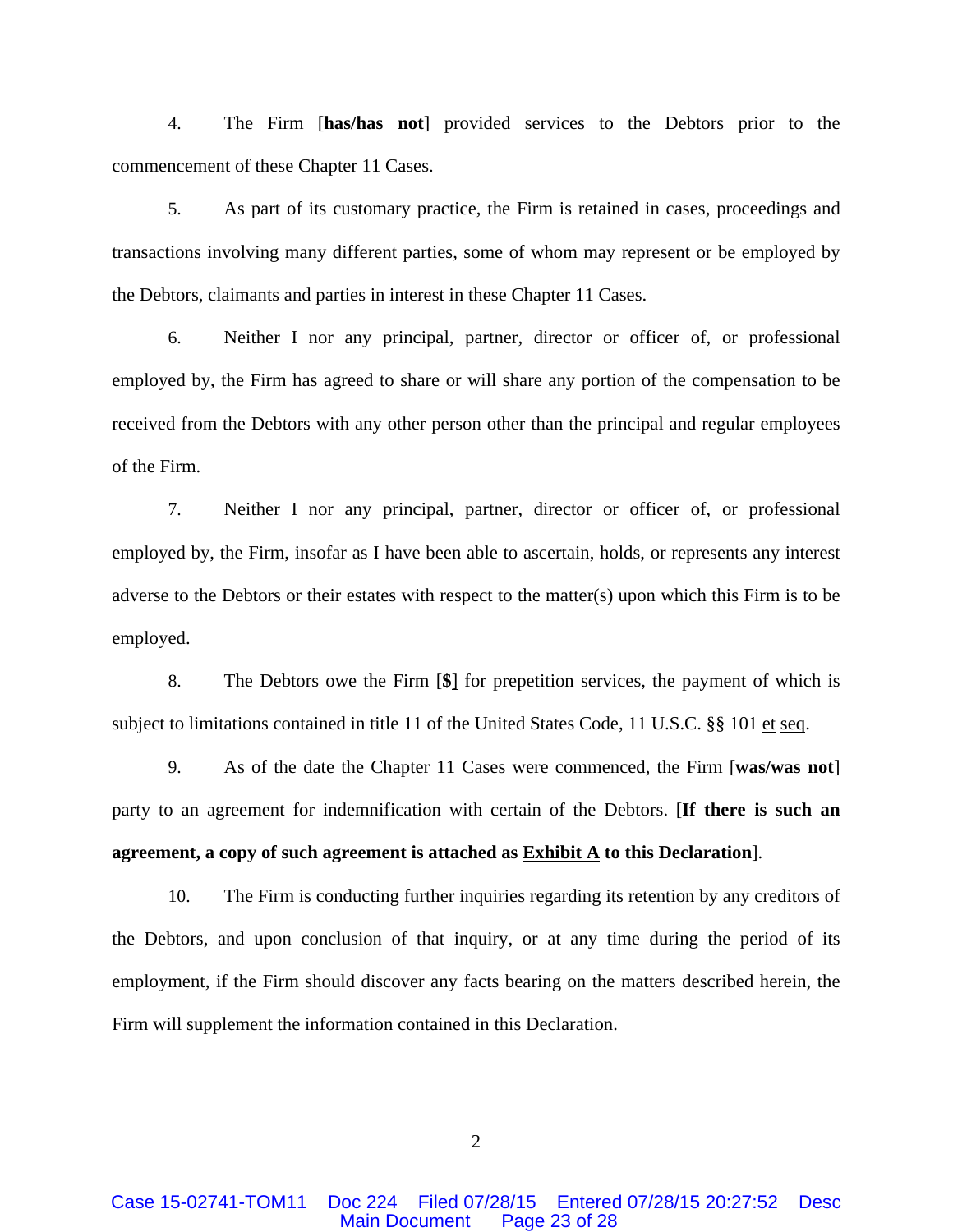Pursuant to 28 U.S.C. § 1746, I declare under penalty of perjury that the foregoing is true and correct.

Executed on [**date**], 2015

By: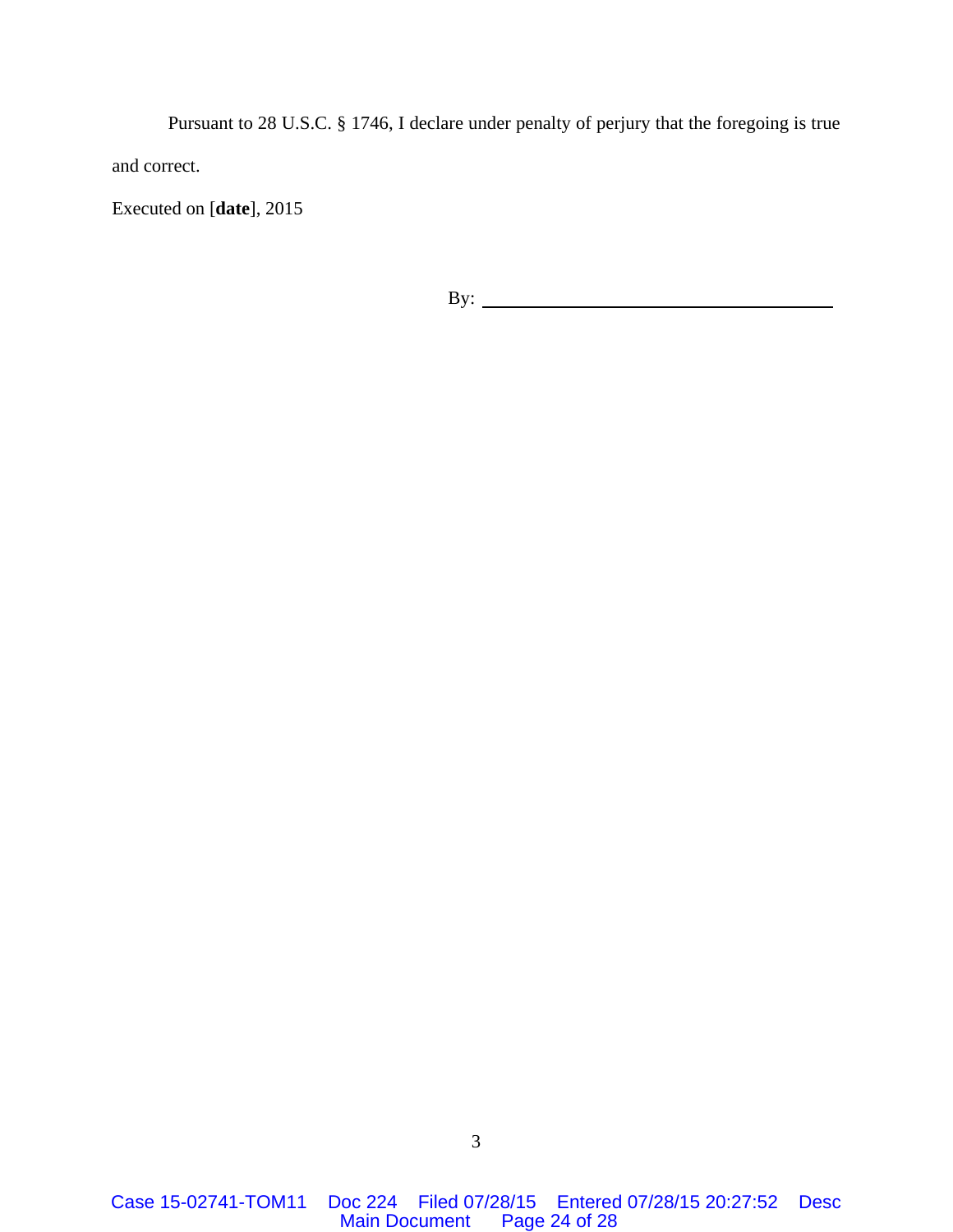# **EXHIBIT 3 Form of Professional Declaration**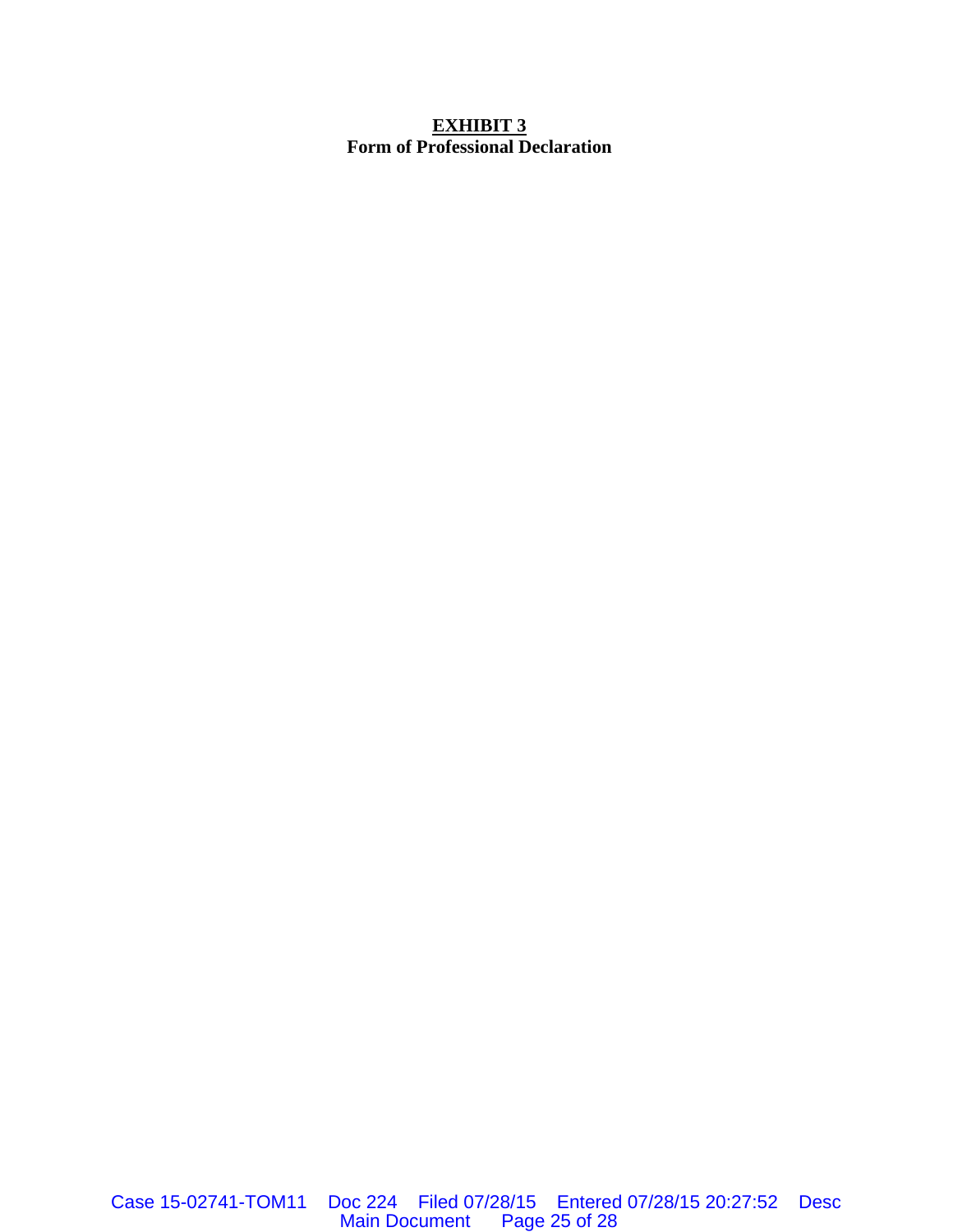# **UNITED STATES BANKRUPTCY COURT FOR THE NORTHERN DISTRICT OF ALABAMA SOUTHERN DIVISION**

 $\overline{\phantom{a}}$ 

In re:

 $\overline{a}$ 

WALTER ENERGY, INC. *et al.*, 1

Chapter 11

Case No. 15-02741-TOM11

Debtors.

Jointly Administered

# **FORM OF PROFESSIONAL DECLARATION**

I, [**Declarant**], do hereby declare under penalty of perjury:

1. I am a [**position**] of [**Firm**], located at [**Street, City, State Zip Code**] (the "Firm").

2. The above-captioned debtors and debtors-in-possession (collectively, the "Debtors") have requested that the Firm provide [**list and describe**] services to the Debtors, and the Firm has agreed to provide such services.

3. The Firm may have performed services in the past, may currently perform services, and may perform services in the future, in matters unrelated to the above-captioned cases (the "Chapter 11 Cases"), for persons that are parties in interest in the Chapter 11 Cases. The Firm does not perform services for any such person in connection with these Chapter 11 Cases, or have any relationship with any such person, their attorneys or accountants that would be adverse to the Debtors or their estates.

<sup>1</sup> The Debtors in these cases, along with the last four digits of each Debtor's federal tax identification number, are: Walter Energy, Inc. (9953); Atlantic Development and Capital, LLC (8121); Atlantic Leaseco, LLC (5308); Blue Creek Coal Sales, Inc. (6986); Blue Creek Energy, Inc. (0986); J.W. Walter, Inc. (0648); Jefferson Warrior Railroad Company, Inc. (3200); Jim Walter Homes, LLC (4589); Jim Walter Resources, Inc. (1186); Maple Coal Co., LLC (6791); Sloss-Sheffield Steel & Iron Company (4884); SP Machine, Inc. (9945); Taft Coal Sales & Associates, Inc. (8731); Tuscaloosa Resources, Inc. (4869); V Manufacturing Company (9790); Walter Black Warrior Basin LLC (5973); Walter Coke, Inc. (9791); Walter Energy Holdings, LLC (1596); Walter Exploration & Production LLC (5786); Walter Home Improvement, Inc. (1633); Walter Land Company (7709); Walter Minerals, Inc. (9714); and Walter Natural Gas, LLC (1198). The location of the Debtors' corporate headquarters is 3000 Riverchase Galleria, Suite 1700, Birmingham, Alabama 35244-2359.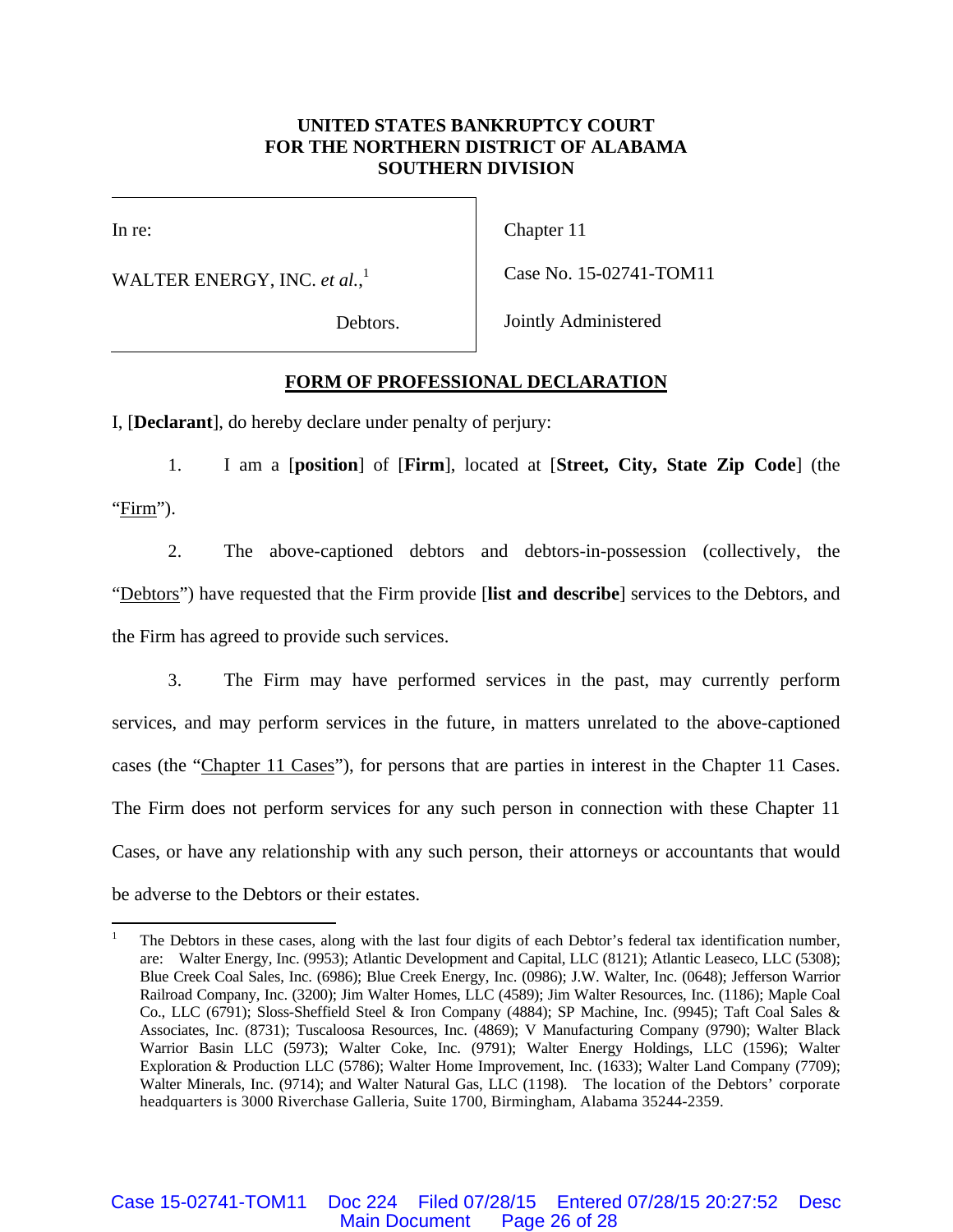4. The Firm [**has/has not**] provided services to the Debtors prior to the commencement of these Chapter 11 Cases.

5. As part of its customary practice, the Firm is retained in cases, proceedings and transactions involving many different parties, some of whom may represent or be employed by the Debtors, claimants and parties in interest in these Chapter 11 Cases.

6. Neither I nor any principal, partner, director or officer of, or professional employed by, the Firm has agreed to share or will share any portion of the compensation to be received from the Debtors with any other person other than the principal and regular employees of the Firm.

7. Neither I nor any principal, partner, director or officer of, or professional employed by, the Firm, insofar as I have been able to ascertain, holds, or represents any interest adverse to the Debtors or their estates with respect to the matter(s) upon which this Firm is to be employed.

8. The Firm is either not owed any amounts for prepetition services or the Firm has agreed to waive any amounts owed on account of services rendered and expenses incurred prior to the commencement of the Chapter 11 Cases in connection with the Firm's employment by the Debtors.

9. As of the date the Chapter 11 Cases were commenced (the "Petition Date"), the Firm [**was/was not**] party to an agreement for indemnification with certain of the Debtors. [**If there is such an agreement, a copy of such agreement is attached as Exhibit A to this Declaration**].

10. The Firm is conducting further inquiries regarding its retention by any creditors of the Debtors, and upon conclusion of that inquiry, or at any time during the period of its